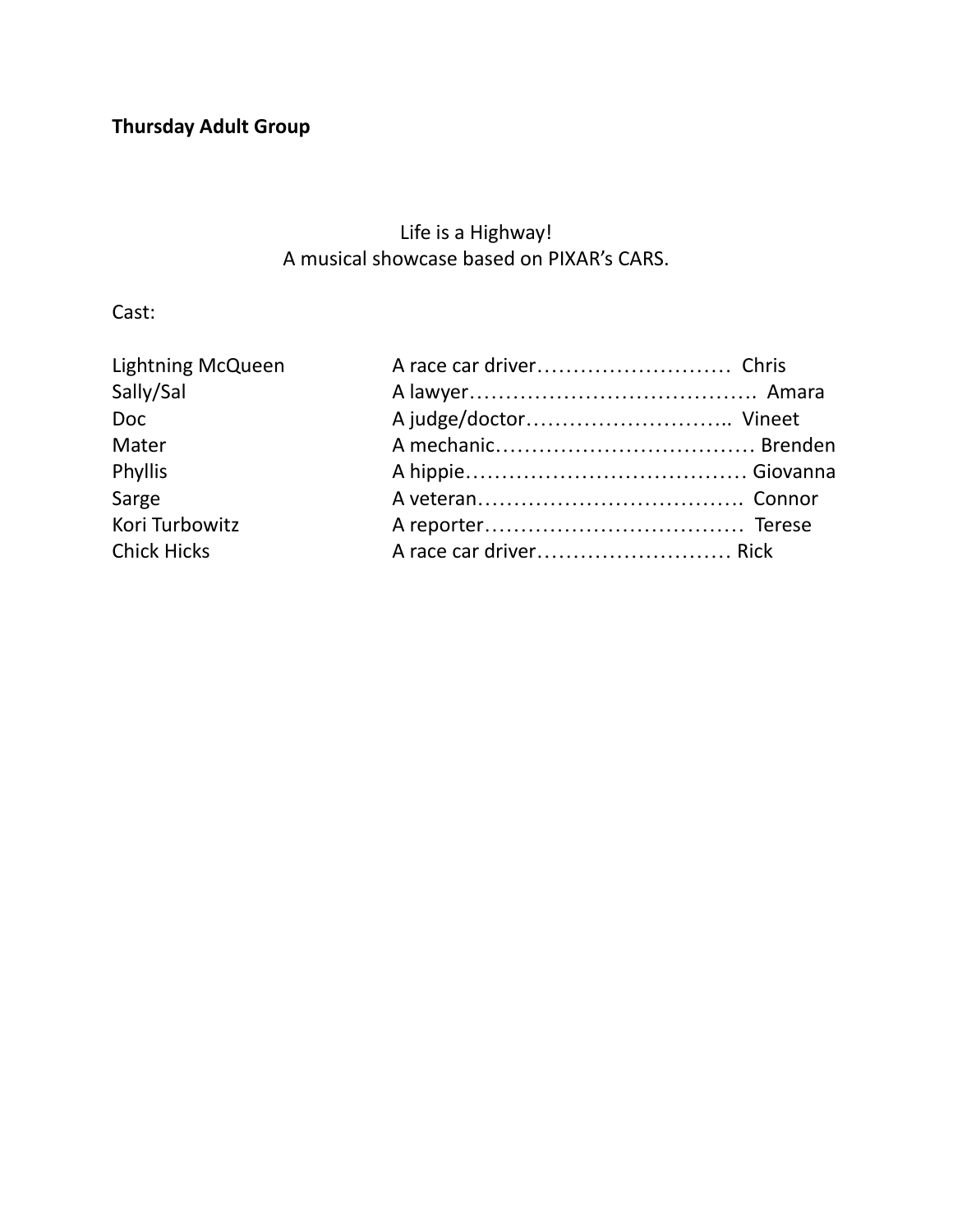#### **SCENE 1**

#### [Cast enters singing *"Real Gone"* by Sheryl Crow.]

Well there's a new cat in town He's got high-paid friends Thinks he's gonna change history You think you know him so well Yeah you think he's so swell But he's just perpetuatin' prophecy

#### **KORI**

Hi! And, welcome to Life is a Highway! My name is Kori Turbowitz. Let's talk racing! It looked like racecar superstar Chick Hicks was poised to finally get out of the shadow of his rival, "The King" Strip Weathers and win his first Piston Cup in California next week -

[Chick Hicks enters]

#### **CHICK**

The Piston Cup is mine, dude! It's all mine!

#### **KORI**

Yeah, but what he didn't count on was rookie sensation and fan favorite Lightning McQueen giving him a run for his money!

[Chorus]

Slow down, you're gonna crash Baby you were screaming it's a blast, blast, blast Look out, you've got your blinders on Everybody's looking for a way to get real gone Real gone Real gone

[LIGHTNING MCQUEEN enters.]

#### **LIGHTNING**

Ka-Chow!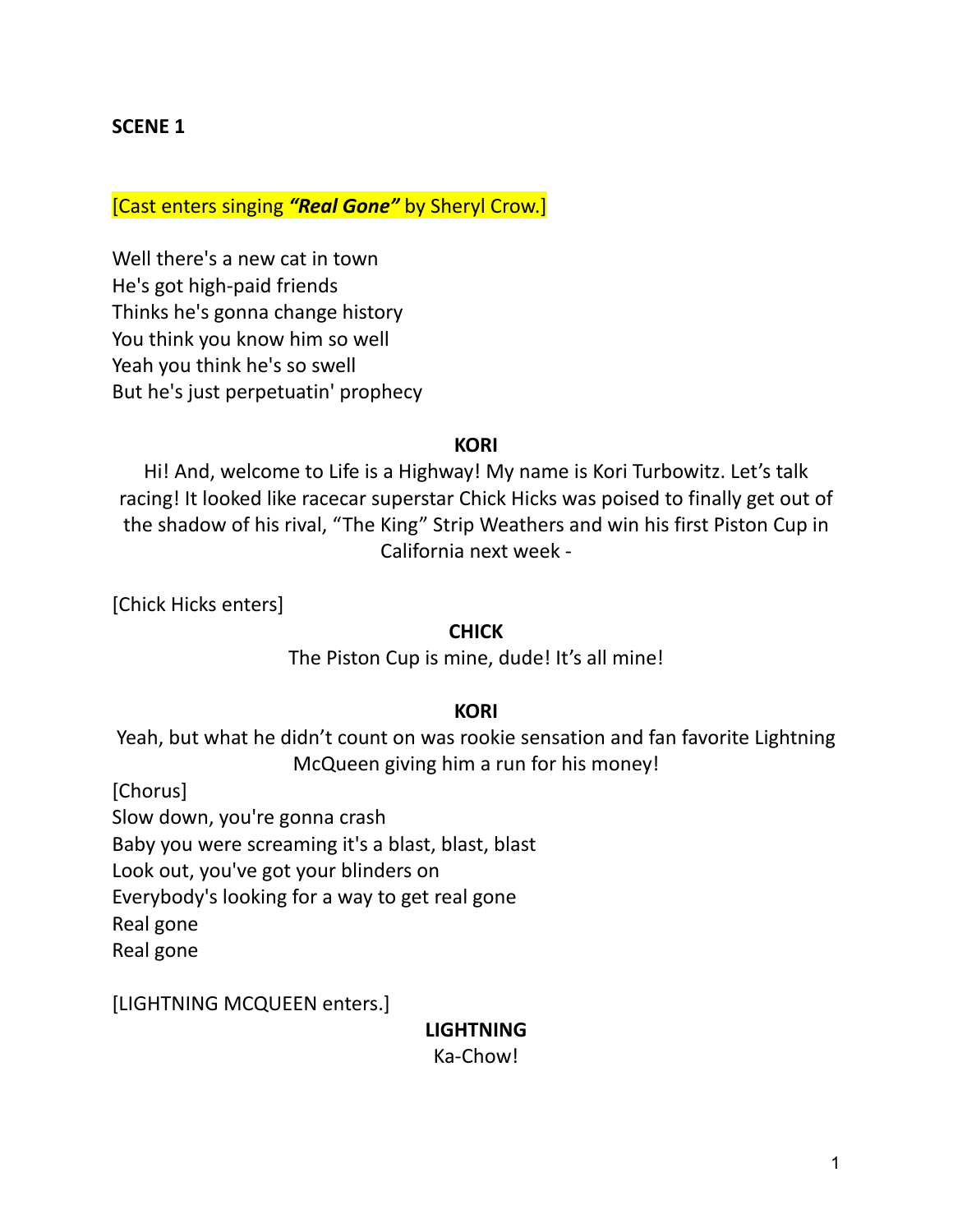#### **KORI**

Lightning! Over here!

#### **FANS**

Lightning! How about a pose?

[Lightning strikes a few poses.]

### **LIGHTNING**

Ka-Chow! Ka-Chow!

#### **FANS**

We love you Lightning!

### **LIGHTNING**

And, I love ya back!

(Verse 2) Well, we've been driving this road for a mighty long time Paying no mind to the signs Well, this neighborhood's changed It's all been rearranged We left that dream somewhere behind

#### **KORI**

Lightning! Quick question. Why did you fire your entire racing team?

#### **LIGHTNING**

Why? Why? Because, when you are as talented as I am you don't need a team!

#### **KORI**

But, aren't you concerned you won't win the upcoming Piston Cup race in California if you don't have a good team to help you?

# **LIGHTNING**

Hmmm… NO! I am a one man show!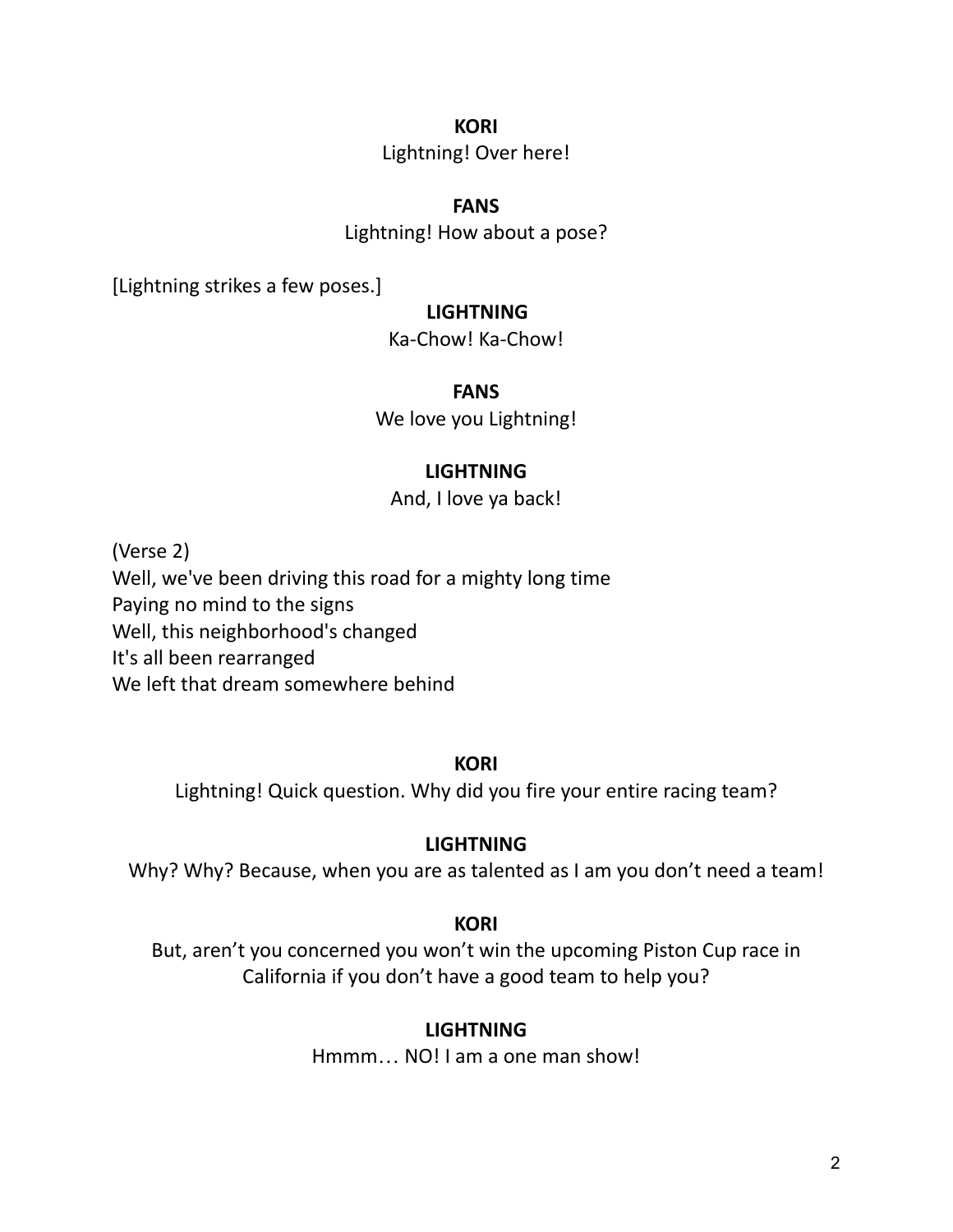Slow down, you're gonna crash Baby you were screaming it's a blast, blast, blast Look out, you've got your blinders on Everybody's looking for a way To get real gone (uh uh uh uh) Real gone (uh uh uh uh) Real gone (uh uh uh uh) Real gone (uh uh uh uh) Uh

#### **CHICK**

Hey, Mr. One Man Show! Yo! Seriously. That was some pretty darn nice racing out there today - BY ME! Ha, ha,ha!

### **LIGHTNING**

Whatever.

# **CHICK**

Welcome to the Chick Hicks era, McQueen! The Piston Cup is mine! See you in California! Betcha I get there first!

#### **LIGHTNING**

I'll take that bet! No way you beat me to California! Route 66 here I come!

[Chick exits.]

#### **KORI**

Do you really think you can beat a racer the caliber of Chick Hicks without a good team behind you?

#### **LIGHTNING**

Of course I can! I am the best racer in the world! I don't need anybody! I was born to win! I was born to be wild!

[Lightning sings *Born to be Wild* by Steppenwolf.]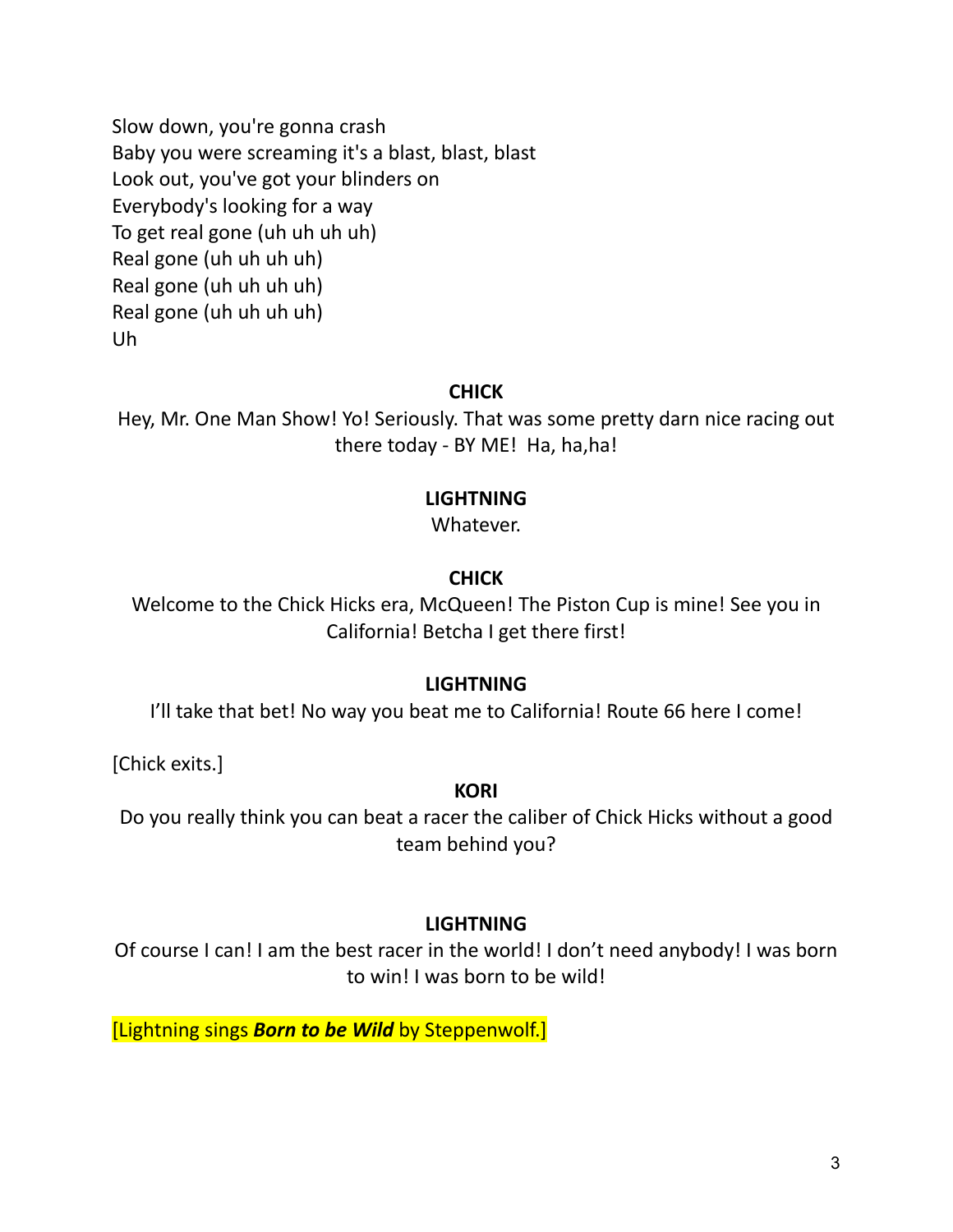Get your motor runnin' Head out on the highway Looking for adventure In whatever comes our way Yeah, darlin' gonna make it happen Take the world in a love embrace Fire all of your pistons at once And explode into space I like smoke and lightnin' Heavy metal thunder Racing with the wind And the feeling that I'm under Yeah, darlin' gonna make it happen Take the world in a love embrace Fire all of your pistons at once And explode into space Like a true nature's child We were born, Born to be wild Born to be wild, Born to be wild Like a true nature's child We were born, Born to be wild Born to be wild, Born to be wild

**[When Lightning is finished he/she sits up-stage as prison bars are rolled in front. We hear the sound of prison bars closing. MATER enters.]**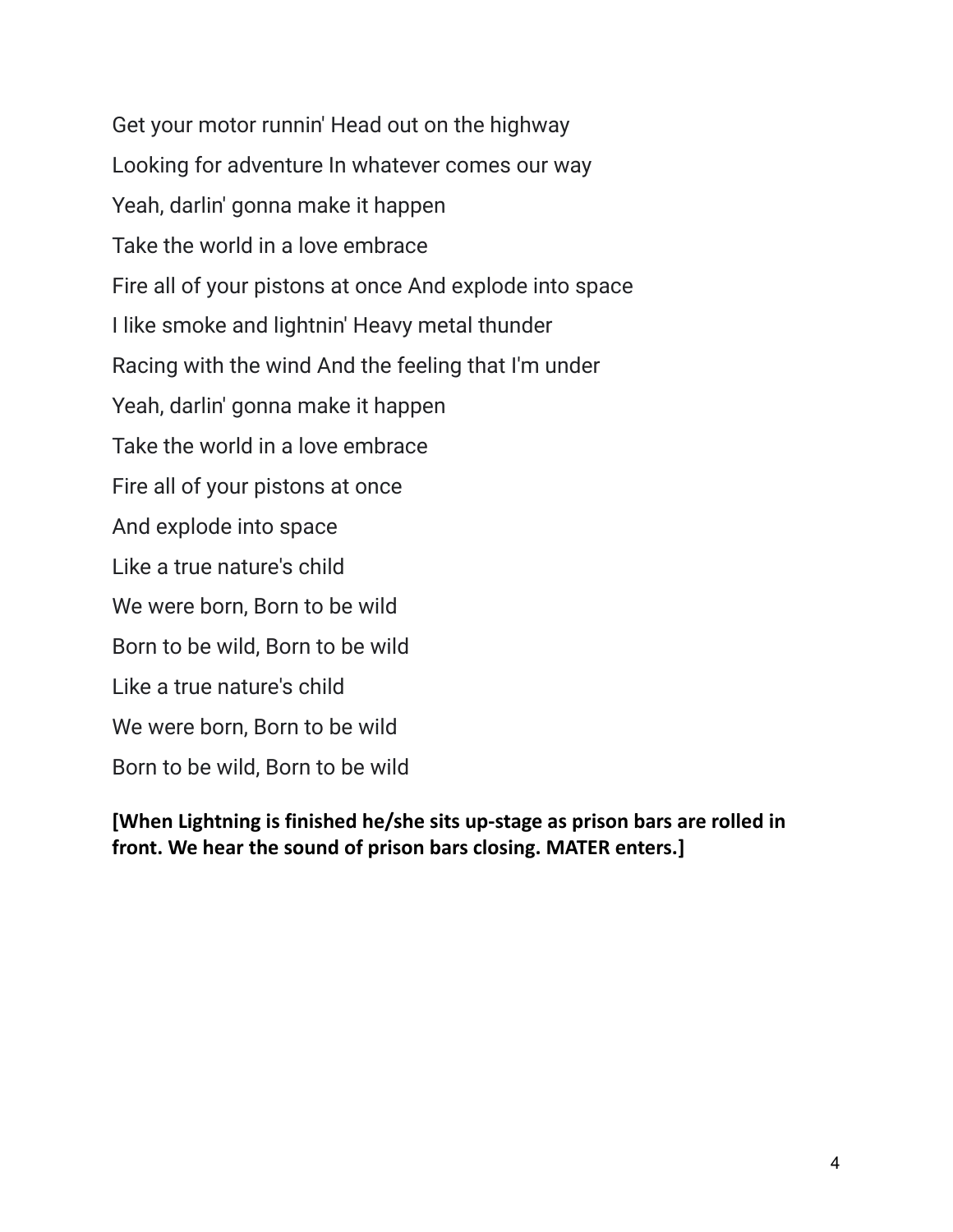### **SCENE 2**

#### [MATER sings *Thank You For Being A Friend* then talks to Lightning.]

Thank you for being a friend Traveled down a road and back again Your heart is true, you're a pal and a confidant I'm not ashamed to say I hope it always will stay this way My hat is off, won't you stand up and take a bow And if you threw a party Invited everyone you knew Well, you would see the biggest gift would be from me And the card attached would say Thank you for being a friend Thank you for being a friend Thank you for being a friend Thank you for being a friend If it's a car you lack, I'd surely buy you a Cadillac Whatever you need, any time of the day or night I'm not ashamed to say I hope it always will stay this way My hat is off, won't you stand up and take a bow And when we both get older With walking canes and hair of gray Have no fear, even though it's hard to hear I will stand real close and say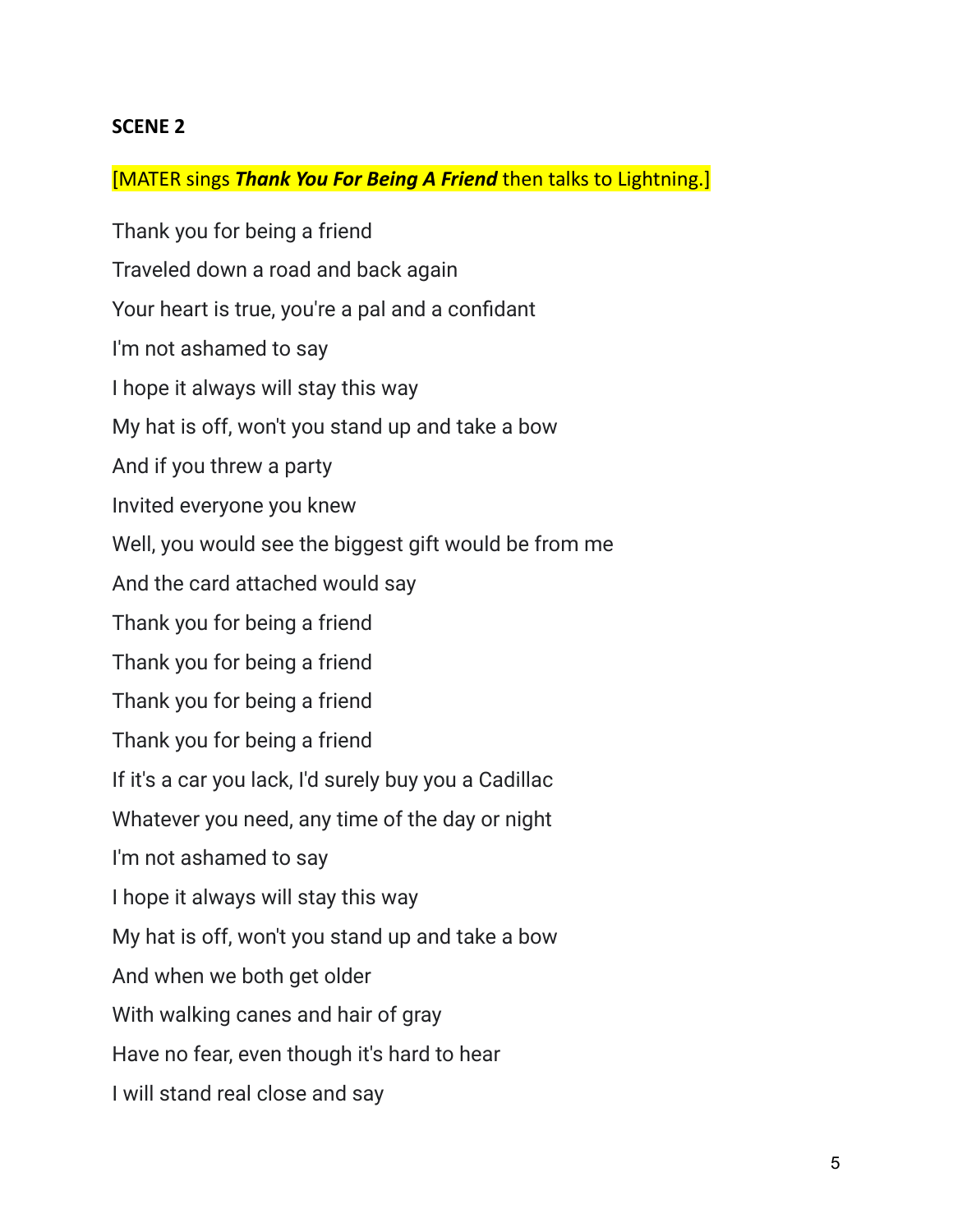# **ALL**

Thank you for being a friend (I wanna thank you) Thank you for being a friend (I wanna thank you) Thank you for being a friend (I wanna thank you) Thank you for being a friend (I wanna thank you)

#### **MATER**

Hey there, buddy.

### **LIGHTNING**

Buddy? I'm not your buddy. I'm a prisoner!

#### **MATER**

Yeah. But, that don't mean we can't be friends.

#### **LIGHTNING**

Who are you? Where am I?

#### **MATER**

The name's Mater. And, you are in Radiator Springs! The happiest little town on Route 66.

#### **LIGHTNING**

Great.

#### **MATER**

You sure did make a mess of our fair city

#### **LIGHTNING**

Come on. It wasn't that bad. Was it?

#### **MATER**

Well, you trashed the grass, knocked over a light pole, left skid marks all over the place and destroyed a mailbox. Destroying a mailbox is a federal offense you know.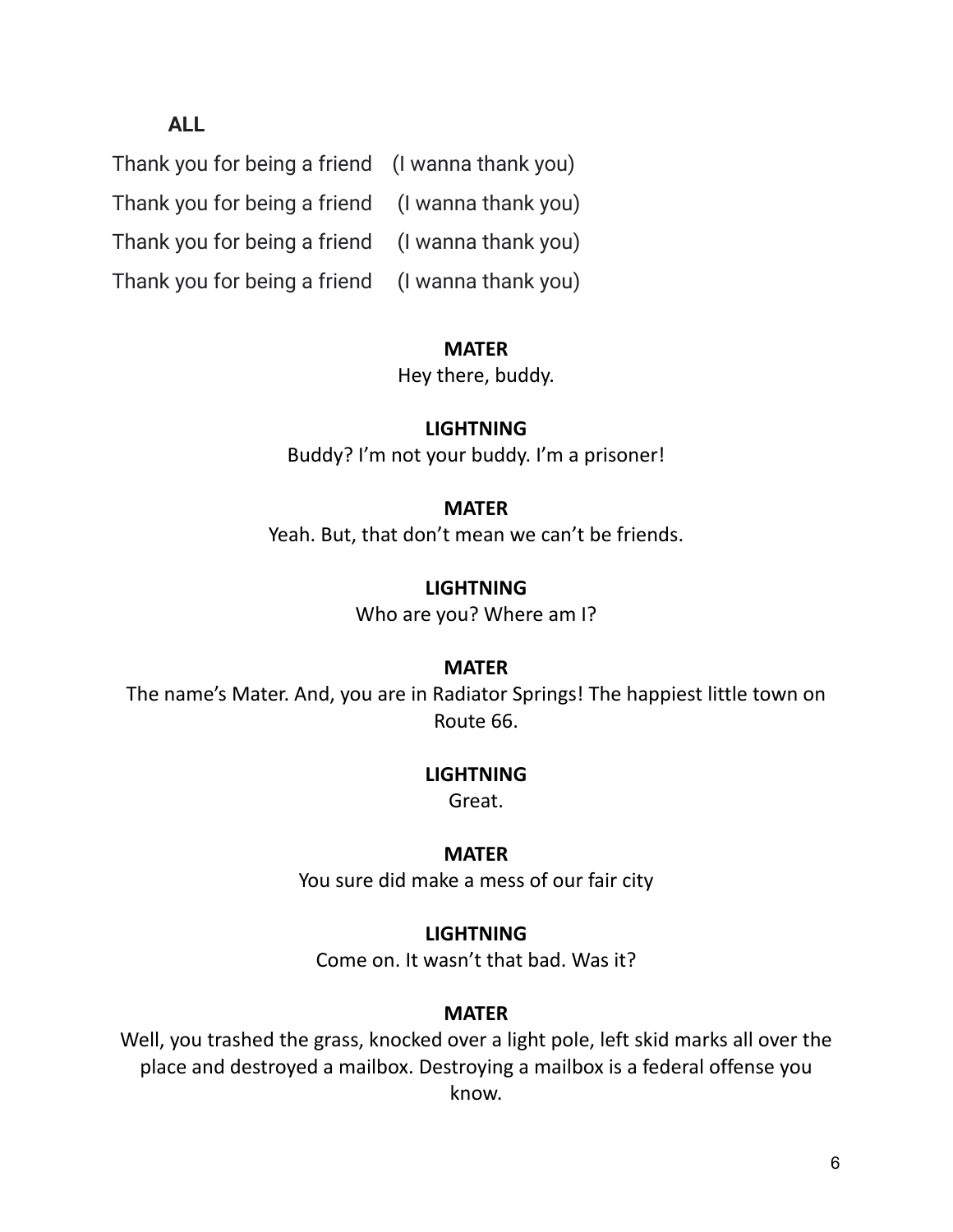#### **LIGHTNING**

It is?

#### **MATER**

I don't know. Maybe.

# **LIGHTNING**

Gosh. I was driving so fast I didn't even notice.

#### **MATER**

I bet. I never seen someone drive that fast in all my life!

# **LIGHTNING**

Look. My name is Lightning McQueen. I am a famous racecar driver. I have to get to California to race in the Piston Cup. It's the most famous race in the world! You have to let me out of here!

#### **MATER**

Sure, I will!

#### **LIGHTNING**

You will!

#### **MATER**

Sure thing, buddy! Tomorrow I'll let you out and you will stand trial in front of the town and they will decide if you can go to your famous race or spend the next 10 years doing hard labor.

# **LIGHTNING**

10 years?

# **MATER**

Yeah. It's gonna be so much fun. Sleep well, buddy! See ya tomorrow!

**[Mater exits as the set transforms into the courtroom and the prison bars are struck.]**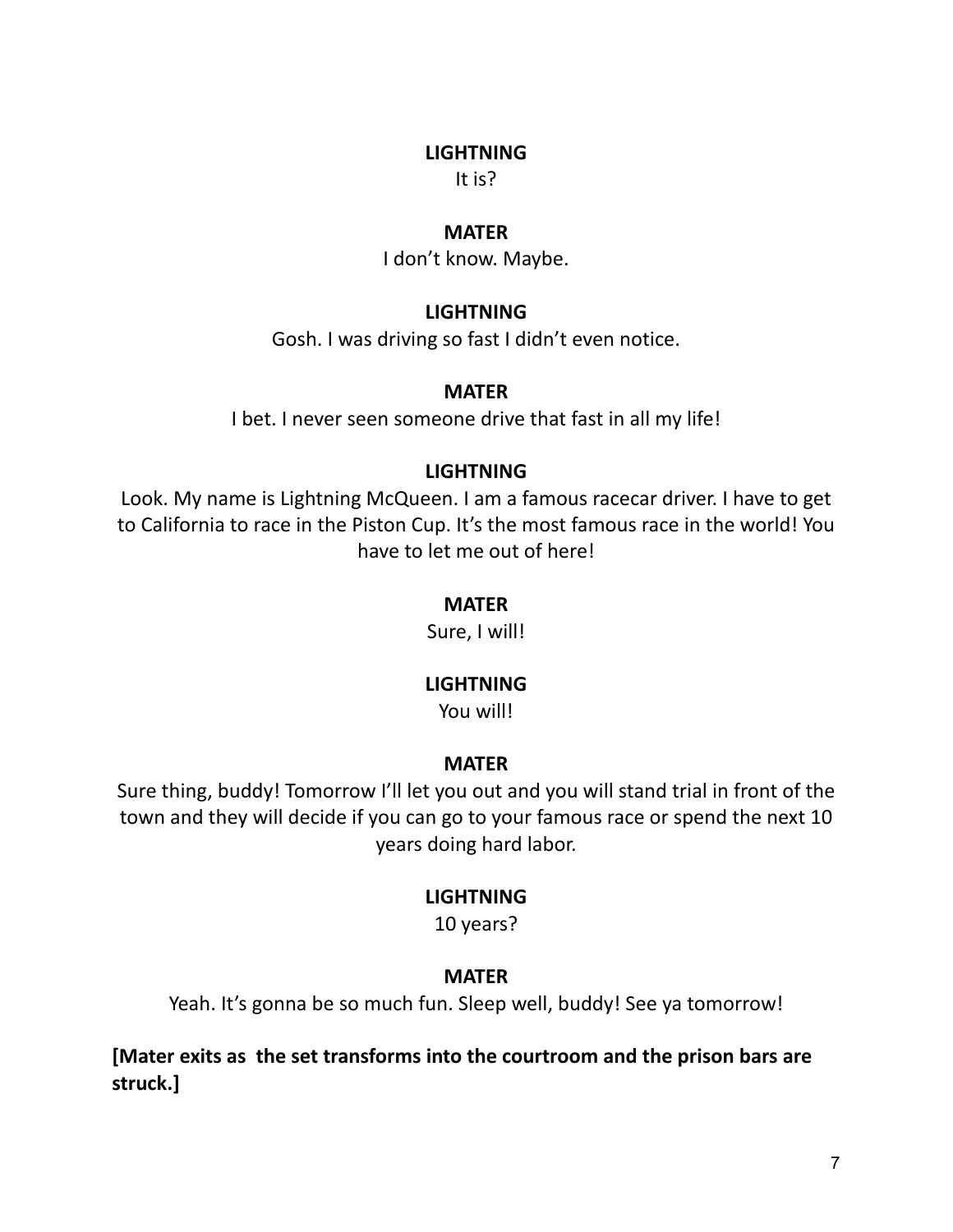#### **SCENE 3**

#### **SARGE**

Traffic court will come to order!

#### **LIGHTNING**

How long is this going to take? I have to get to California!

#### **PHYLLIS**

Where's your lawyer?

#### **LIGHTNING**

I don't know. Tahiti? He has a timeshare there.

# **PHYLLIS**

If you have no lawyer, the court will assign you one, man. Hey, who wants to be this guy's lawyer?

#### **MATER**

I'll do it!

#### **LIGHTNING**

Oh, no!

#### **SARGE**

The honorable Doc Hudson is presiding. And, may Doc have mercy on your soul!

#### **LIGHTNING**

(Gulp!)

#### **[Doc enters. The others take their places.]**

### **DOC**

I wanna know who's responsible for wrecking my town! I'm gonna put em in jail till they rot! I'm gonna…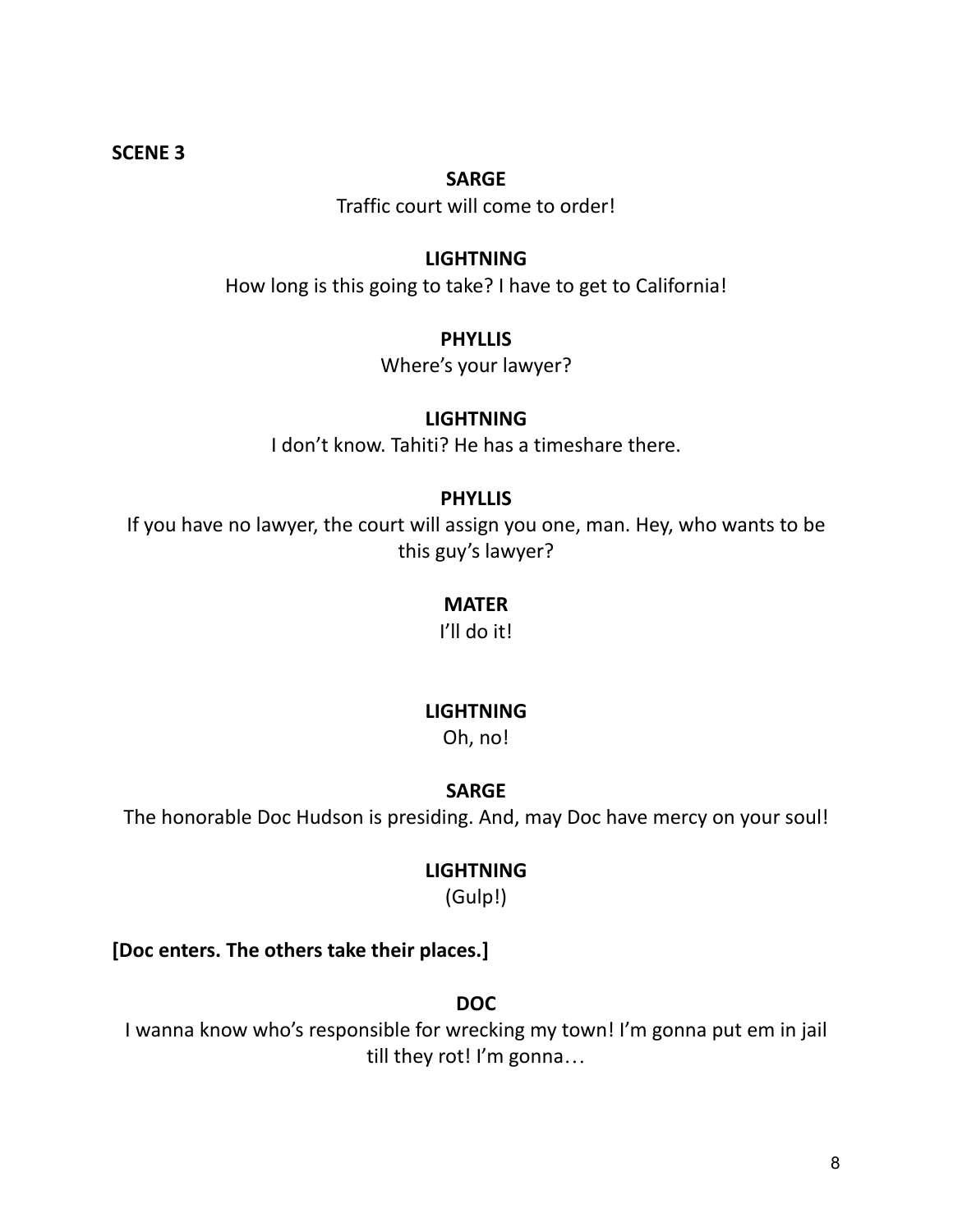### **[Doc sees Lightning and stops.]**

#### **DOC**

Throw him outta here! Case dismissed!

#### **LIGHTNING**

Yes!

#### **MATER**

Shoot. I'm pretty good at this lawyer stuff!

**[Sally enters]**

#### **SALLY**

Sorry, I'm late.

#### **LIGHTNING**

Wow. She must be from my lawyer's office. Don't worry. He's letting me go.

#### **SALLY**

Letting you go?

#### **LIGHTNING**

Of course he is! Ka-chow! Now, what do you say you and I grab some dinner and-

**SALLY**

Hey, Mater. Hi ya, folks.

#### **ALL**

Hi, Sally!

# **LIGHTNING**

You know her?

#### **MATER**

Sure! She's the town attorney!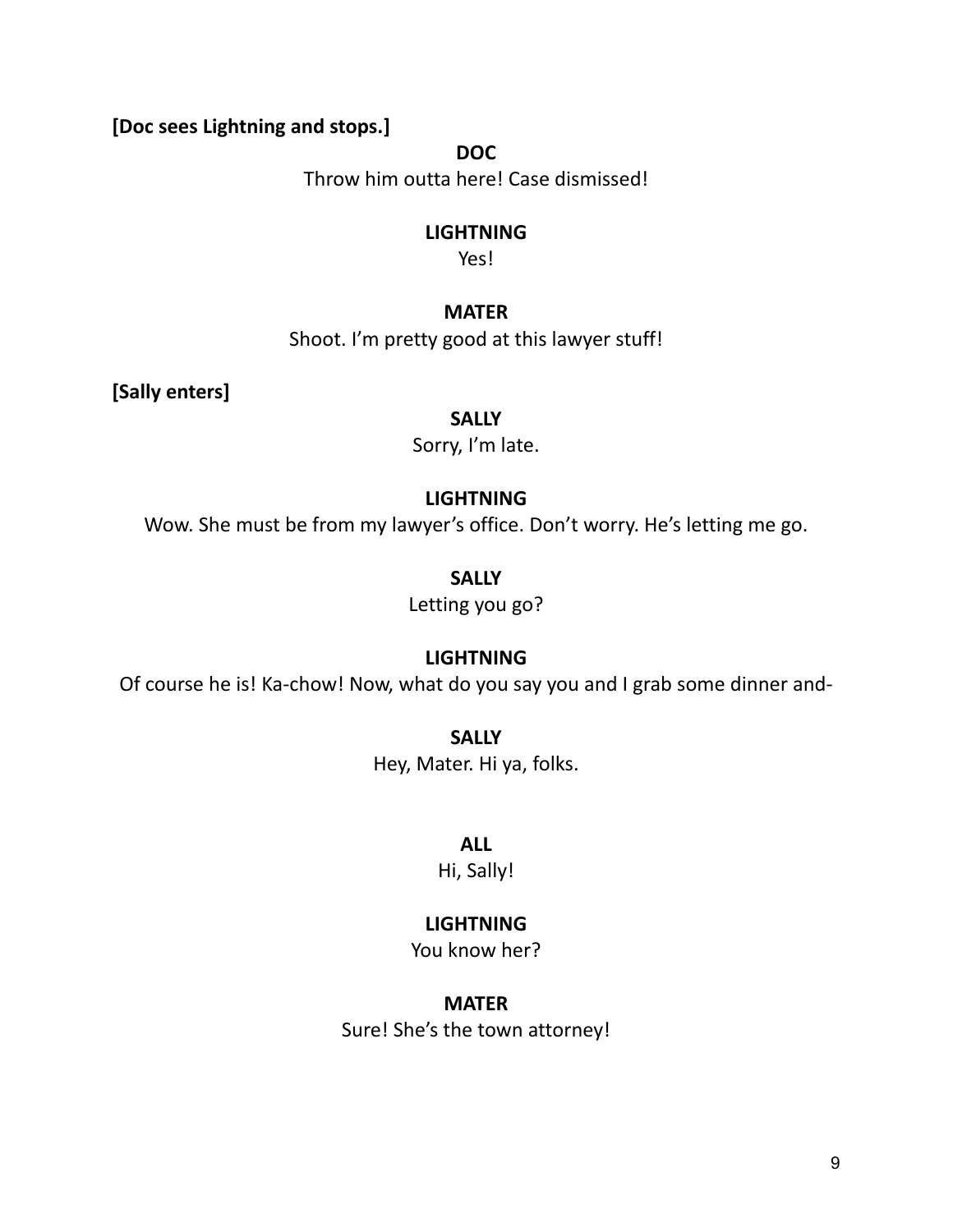#### **SALLY**

Come on, Doc. Make him fix the road. The town needs this.

**DOC**

No! I know their type. Race car driver. That's the last thing this town needs.

#### **SALLY**

Okay. I didn't want to have to do this… Fellow citizens!!!

#### **DOC**

I was afraid of this.

# **SALLY**

It is our job and our pleasure to take care of the travelers on our beautiful stretch of the "mother road" – Route 66!

# **SARGE**

Travelers? What travelers?

# **PHYLLIS**

You can say that again. Business was bad before. Now, it will be even worse.

# **SALLY**

And, how are we to take care of those travelers if there is not a safe road for them to drive on?

# **PHYLLIS**

That's a good question, man.

# **SALLY**

So, don't you think the person responsible should fix our road?

# **ALL**

Yeah!

# **LIGHTNING** No!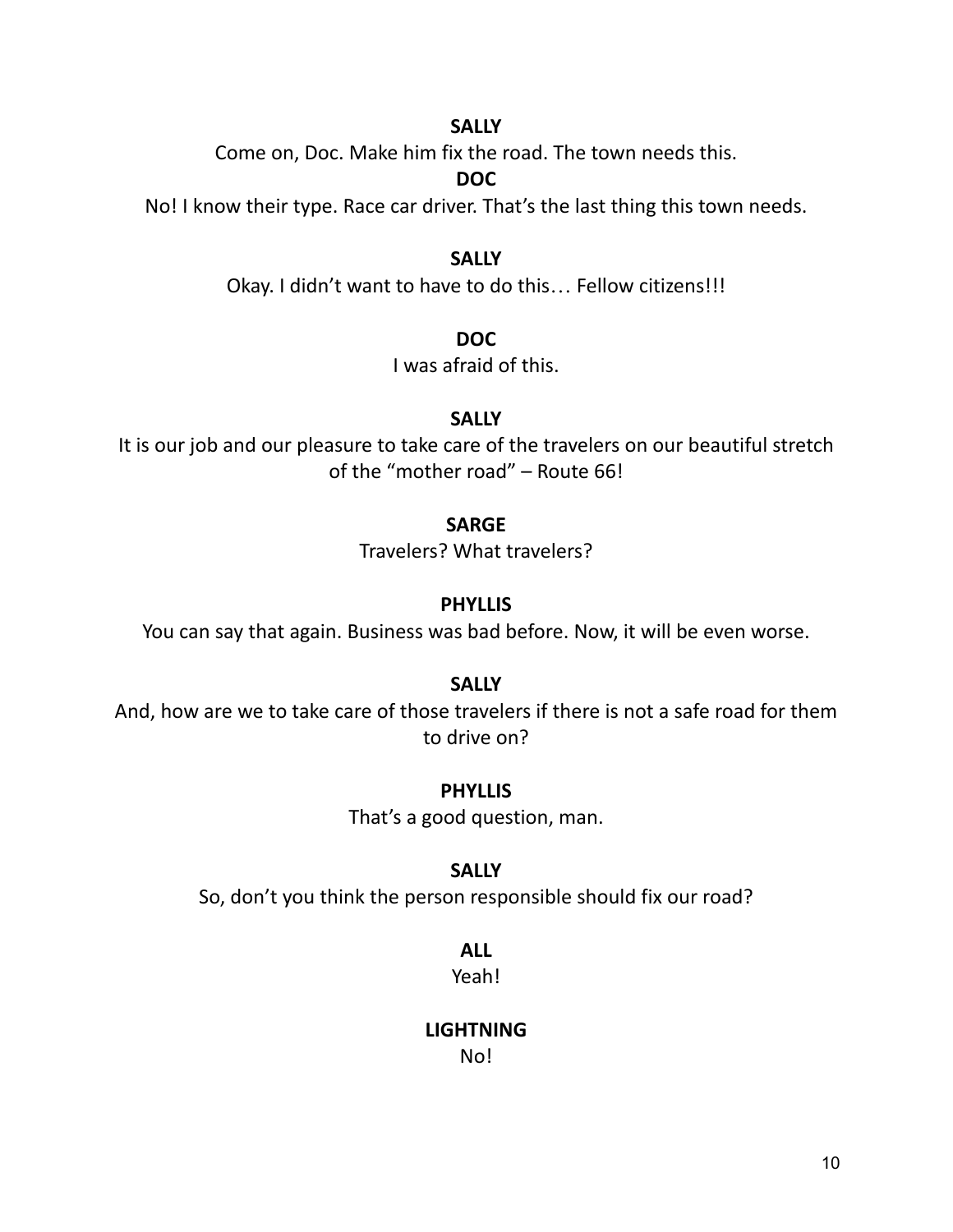# **SALLY** So, what do you want this racecar driver to do? **ALL** Fix the road!

#### **SALLY**

Say it again!

**ALL**

Fix the road!

### **SALLY**

One more time!

**ALL**

Fix the road!

# **DOC**

Order in the court! Seems like my mind has been changed.

# **ALL**

# Hooray!

[Group song "Route 66"]

Well, if you ever plan to motor west

Jack, take my way, it's the highway, that's the best

Get your kicks on Route 66

Well, it winds from Chicago to L.A.

More than two-thousand miles all the way

Get your kicks on Route 66

Well, it goes through St. Louis, Joplin, Missouri

Oklahoma City looks oh-so pretty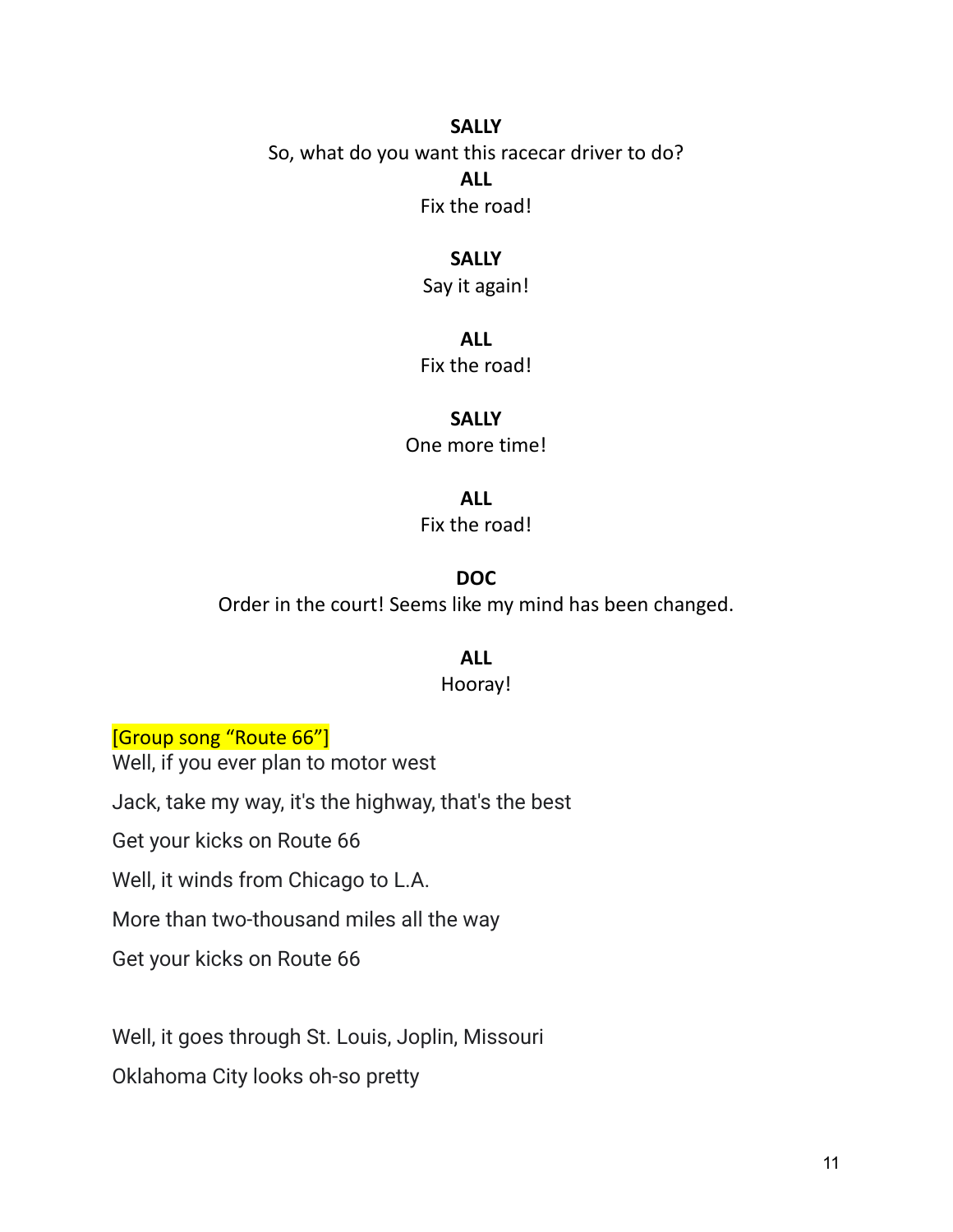You'll see Amarillo, a-Gallup, New Mexico Flagstaff, Arizona, don't forget Winona, Kingman, Barstow, San Bernardino Would you get hip to this kindly tip And take that California trip? Get your kicks on Route 66

It goes through St. Louis, Joplin, Missouri

Oklahoma City looks oh-so pretty

You'll see Amarillo, a-Gallup, New Mexico

Flagstaff, Arizona, don't forget Winona, Kingman, Barstow, San Bernardino

Would you get hip to this kindly tip

Take that California trip?

Get your kicks on Route 66 Get your kicks on Route 66 Get your kicks on Route 66

# **SCENE 4**

# **[KORI enters]**

# **KORI**

And now a Piston Cup update. It seems rookie sensation and Piston Cup hopeful, Lightning McQueen has gone...missing! No one has heard hide nor hair from McQueen since he sped off for California! I sure hope nothing bad happened to him.

**[KORI exits.]**

# **SCENE 5**

**[Jimi Hendrix** *Star Spangled Banner* **plays as Phylis and Sarge enter.]**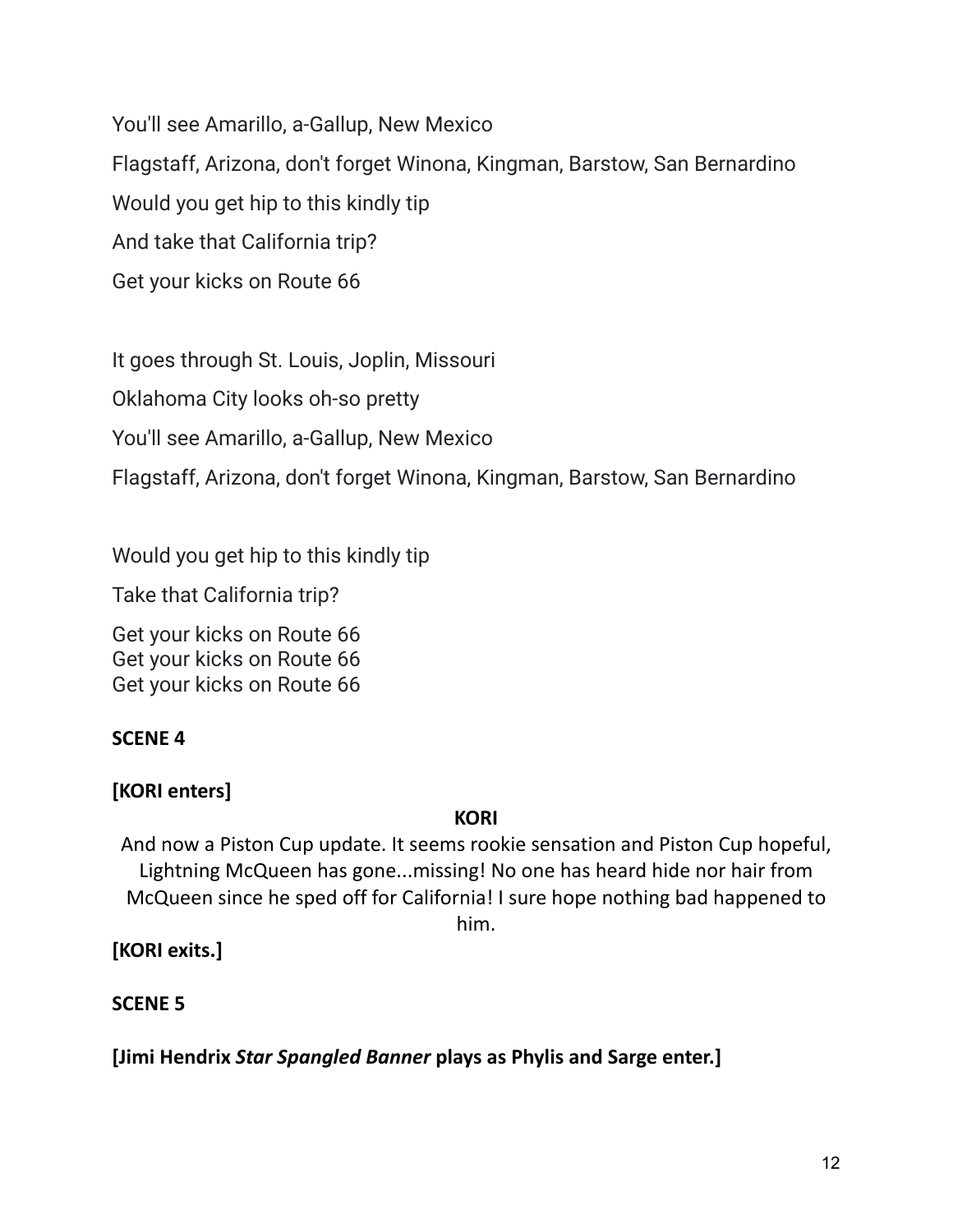#### **SARGE**

Will you turn down that noise!

# **PHYLLIS**

You gotta respect the classics, man.

# **SARGE**

Respect! Don't talk to me about respect! That's what's wrong with these kids today!

# **PHYLLIS**

Here we go again.

# **SARGE**

That racecar driver ruined our town!

# **PHYLLIS**

He's gonna fix it, man. You just gotta give him a chance.

# **SARGE**

He doesn't deserve a chance! We didn't get "chances" in my day. In my day we were groomed to be men!

[Sarge sings *Stouthearted Men*]

You who have dreams, if you act they'll come true To turn your dreams to a fact, it's up to you If you have the soul and the spirit Never fear it, you'll see it through

Hearts can inspire Other hearts with their fire For the strong obey When a strong man shows them the way

Give me some men who are stouthearted men Who will fight for the right they adore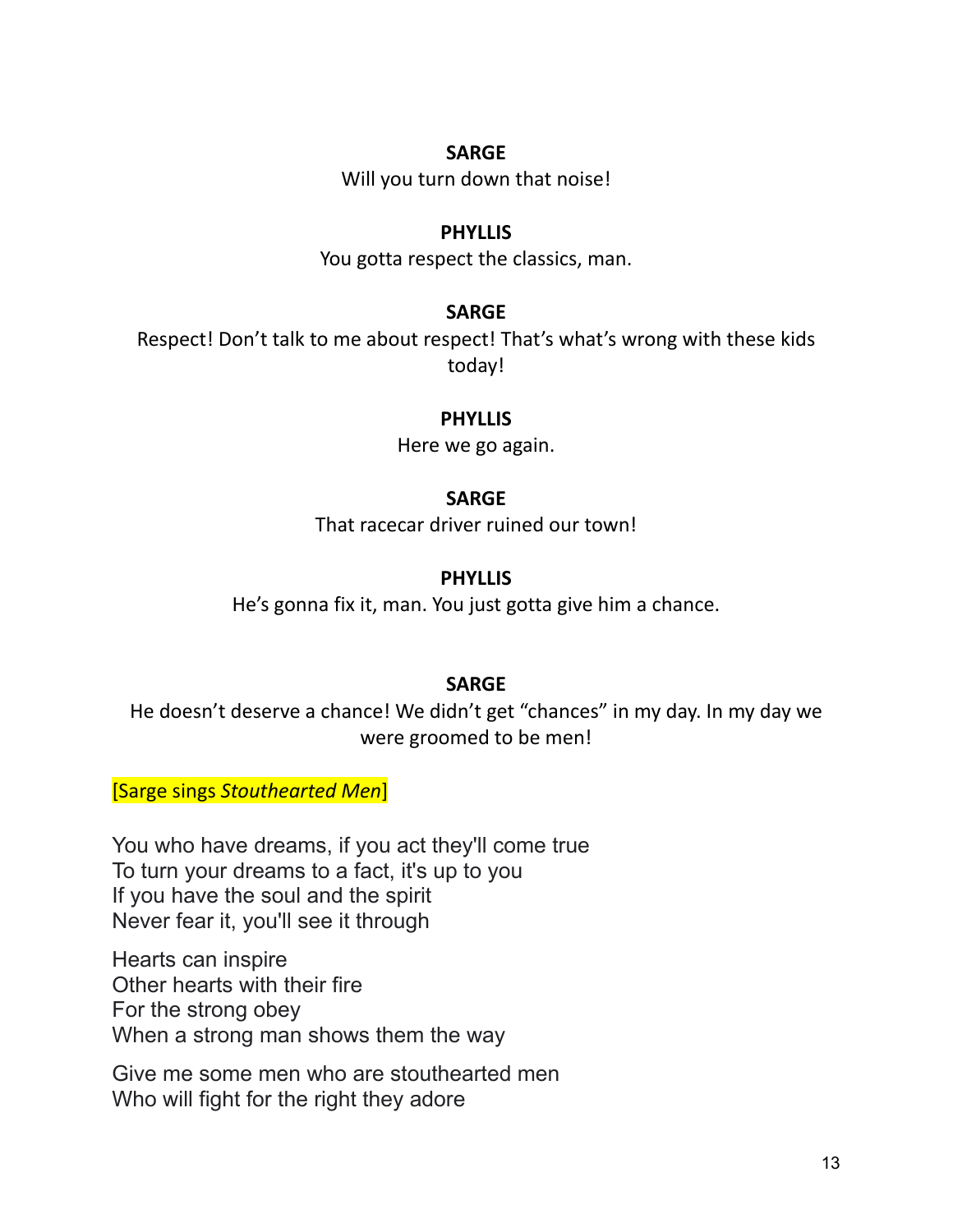Start me with ten who are stouthearted men And I'll soon give you ten thousand more

Shoulder to shoulder and bolder and bolder They grow as they go to the fore Then there's nothing in the world can halt or mar a plan When stouthearted men can stick together man to man

Oh, give me some men who are stouthearted men Who will fight for the right they adore...

#### **PHYLLIS**

That was great, man. And, you are right.

### **SARGE**

I am? I mean. Of course I am! You know, I think this is the first time you and I have agreed on anything.

# **PHYLLIS**

Yeah. It's nice.

# **SARGE**

It is.

# **PHYLLIS**

Except…

# **SARGE**

Oh, here it comes.

# **PHYLLIS**

Haven't *you* ever made a mistake, man?

# **SARGE**

A mistake? A mistake? I… I… I guess so.

# **PHYLLIS**

Sure. We all have.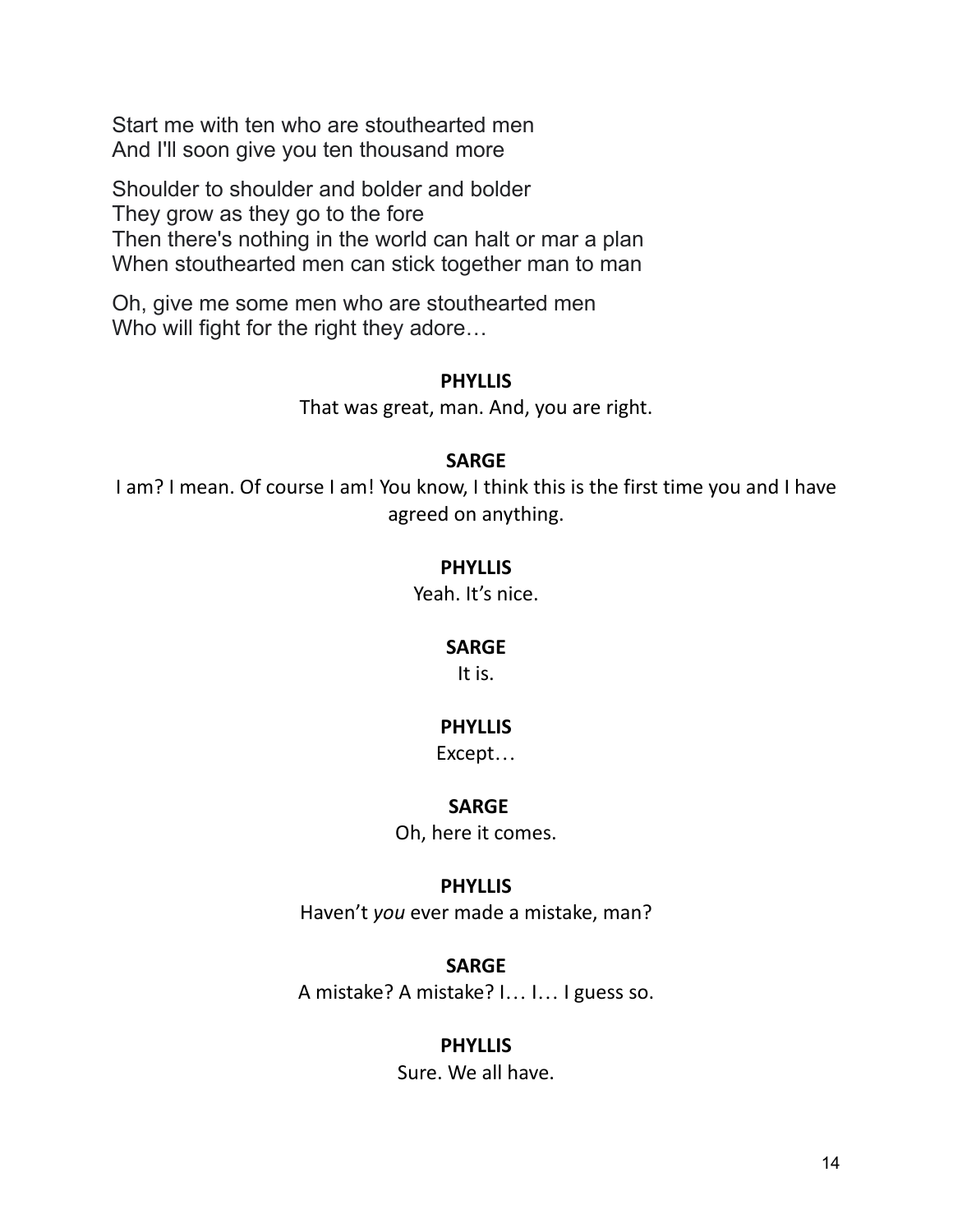#### **SARGE**

But, I don't think that racecar driver is *sorry* for his mistake.

# **PHYLLIS**

Oh, I think he is, man. Deep down. And, if we give him a chance he may learn something. And, we might too. Like I always say. Mistakes are for learning.

[Phyllis sings "Livin In The Moment" by Jason Mraz]

If this life is one act, Why do we lay all these traps

We put them right in our path, When we just wanna be free

I will not waste my days Making up all kinds of ways

To worry about all the things That will not happen to me

So I just let go of what I know I don't know

And I know I'll only do this by

Living in the moment, Living my life

Easy and breezy

With peace in my mind

With peace in my heart, Peace in my soul

Wherever I'm going, I'm already home

Living in the moment

I'm letting myself off for all things I've done

I let my past go past, And now I'm having more fun

I'm letting go of the thoughts That do not make me strong

And I believe this way can be the same for everyone

And if I fall asleep

I know you'll be the one who'll always remind me

To live in the moment, Living my life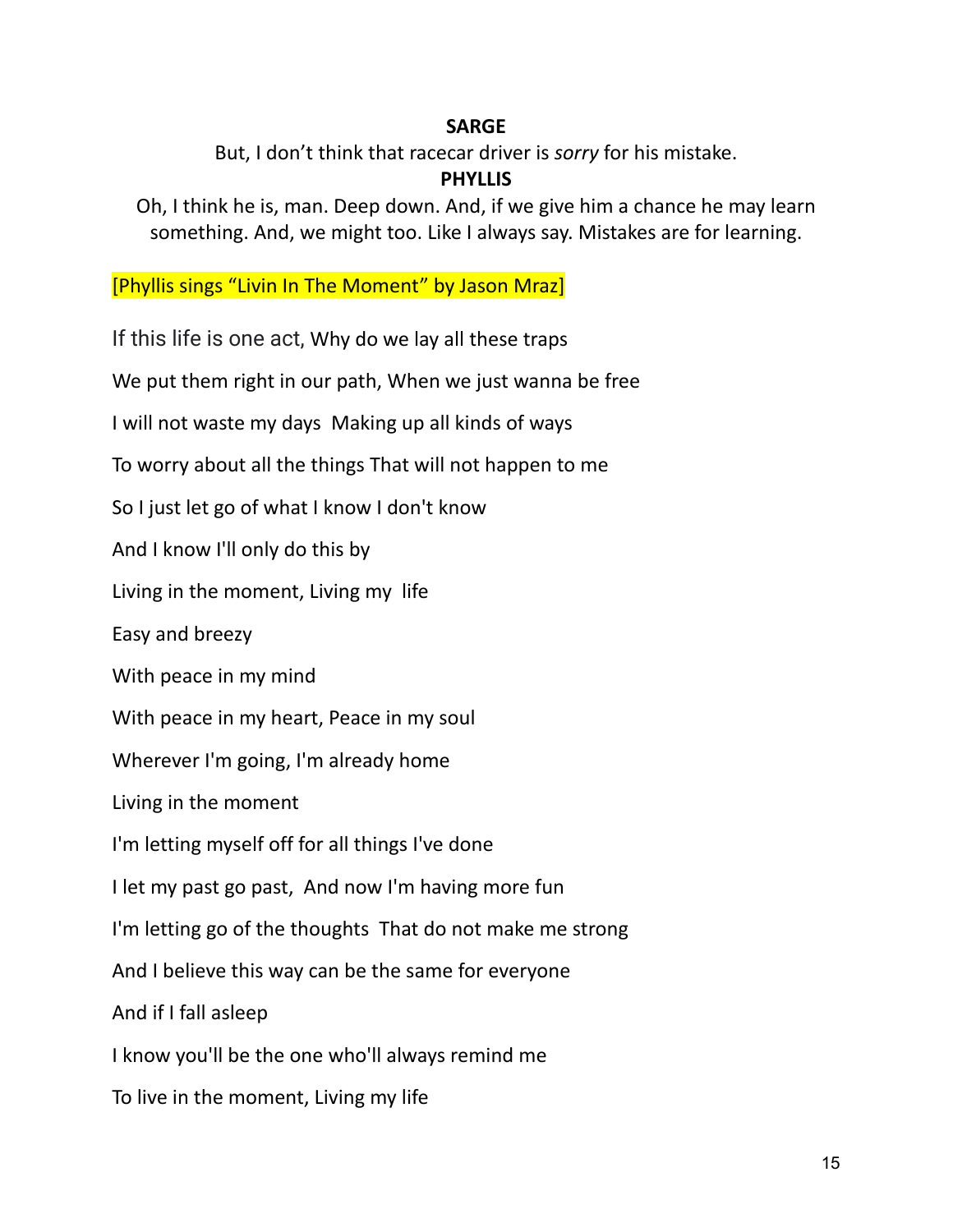Easy and breezy, With peace in my mind I got peace in my heart, Got peace in my soul Wherever I'm going, I'm already home I can't walk through life facing backwards I have tried, I tried more than once to just make sure And I was denied the future I'd been searching for But I spun around and searched no more By living in the moment Living my life Easy and breezy With peace in my mind I got peace in my heart, Got peace in my soul Wherever I'm going, I'm already home I'm living in the moment I'm living my life Just taking it easy, With peace in my mind I got peace in my heart I got peace in my soul Oh, wherever I'm going, I'm already home I'm living in the moment

#### **SARGE**

Okay. I'll give him a chance. But, just one.

#### **PHYLLIS**

That's the spirit, man!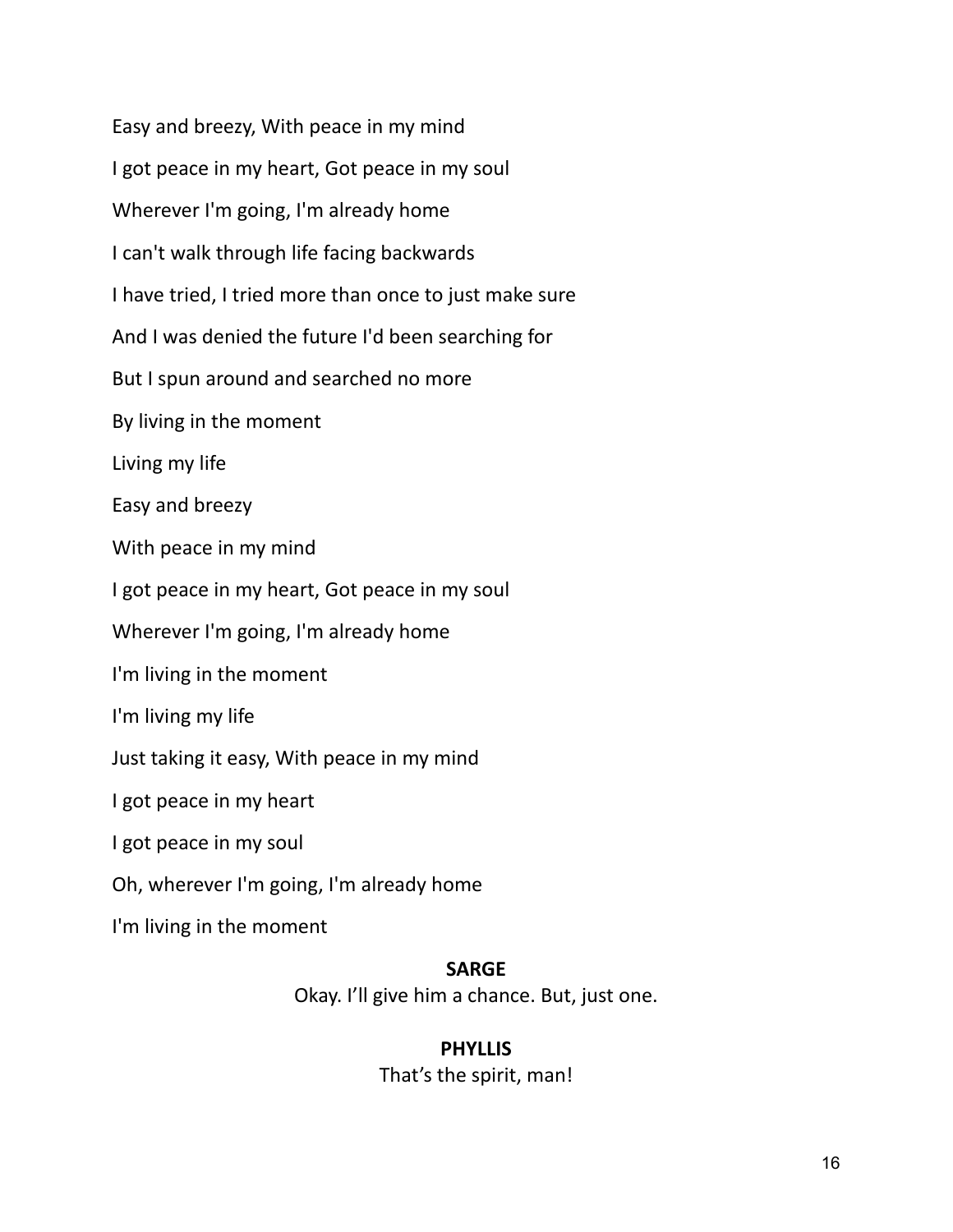### **SARGE**

Come on. Let's go to Flo's for something to eat.

### **PHYLLIS**

Cool! It's all you can eat Pancake Day!

# **SARGE**

Race ya!

**[Sarge carefully runs off]**

#### **PHYLLIS**

Wait up, man!

[Philmore follows]

**SCENE 6**

# **[Kori and Chick enter.]**

**KORI**

Still no sign of Lightning McQueen! Meanwhile, Chick Hicks was the first to arrive in California for the big race.

# **CHICK**

It doesn't surprise me Lightning McQueen has gone missing. I won't be surprised if he doesn't show up at all. He's scared! And, who could blame him? I mean, look at me! I am racing! He knows he doesn't stand a chance at beating me! The Piston Cup is mine!

**[Light change. Kori and Chick exit.]**

**SCENE 7**

**[Lightning enters with tools and begins working. Sally enters.]**

**[Sally checks Lightning's progress. Lightning is working.]**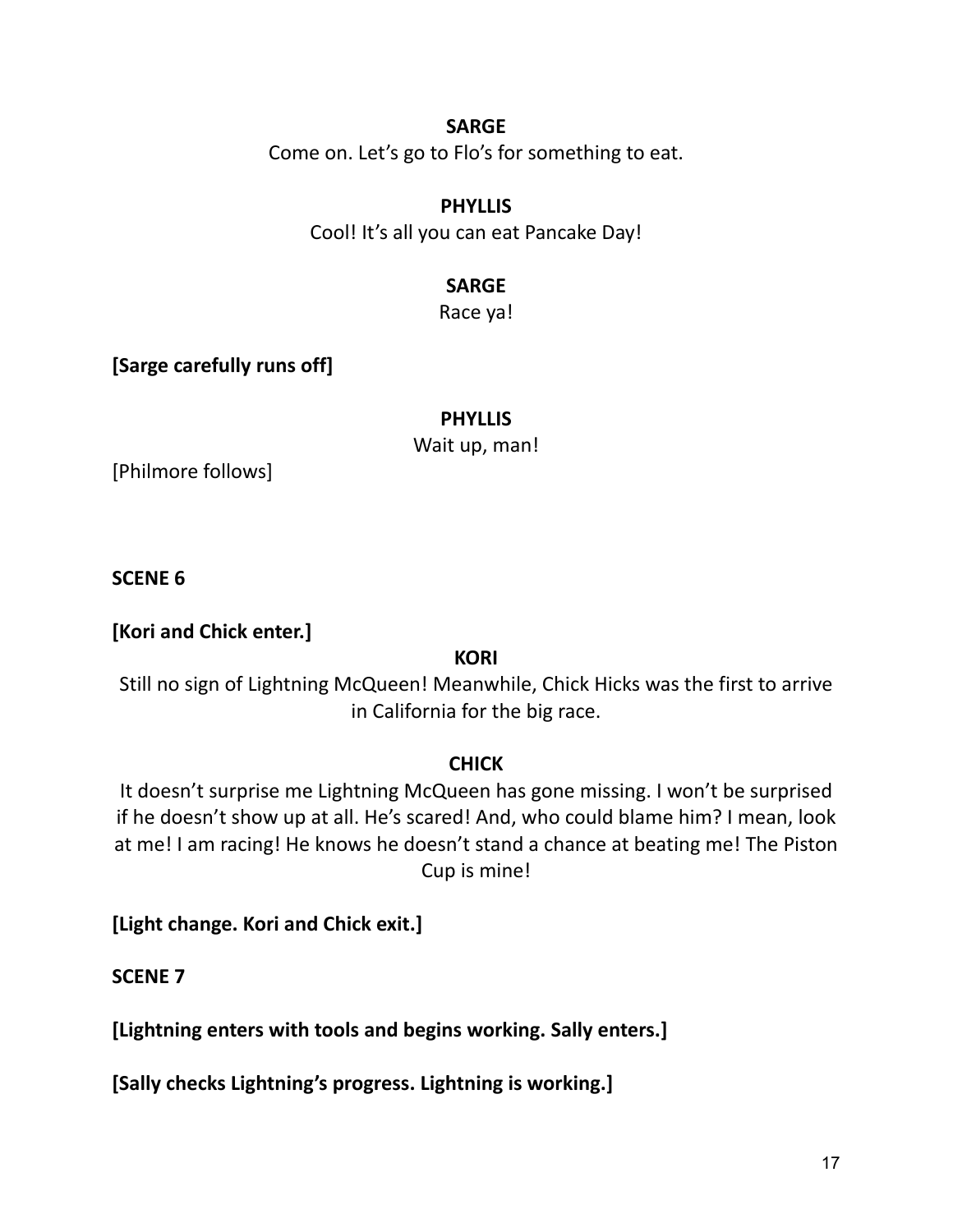#### **SALLY**

How's it going?

**[Lightning is startled.]**

#### **LIGHTNING**

Ahh!

**[Sally is startled.]**

# **SALLY**

Ahh!

# **LIGHTNING**

You scared me.

# **SALLY**

You scared *me.* Scaring you, I mean. Scared me. I mean, I scared myself. Scaring you. Uh, how's it going?

# **LIGHTNING**

Have a look for yourself.

**[Sally looks out.]**

# **SALLY**

(surprised) Wow! You are doing a really good job.

# **LIGHTNING**

Don't act so surprised.

# **SALLY**

It's just that-

# **LIGHTNING**

You didn't think I could do anything except drive fast and make trouble.

# **SALLY**

Something like that.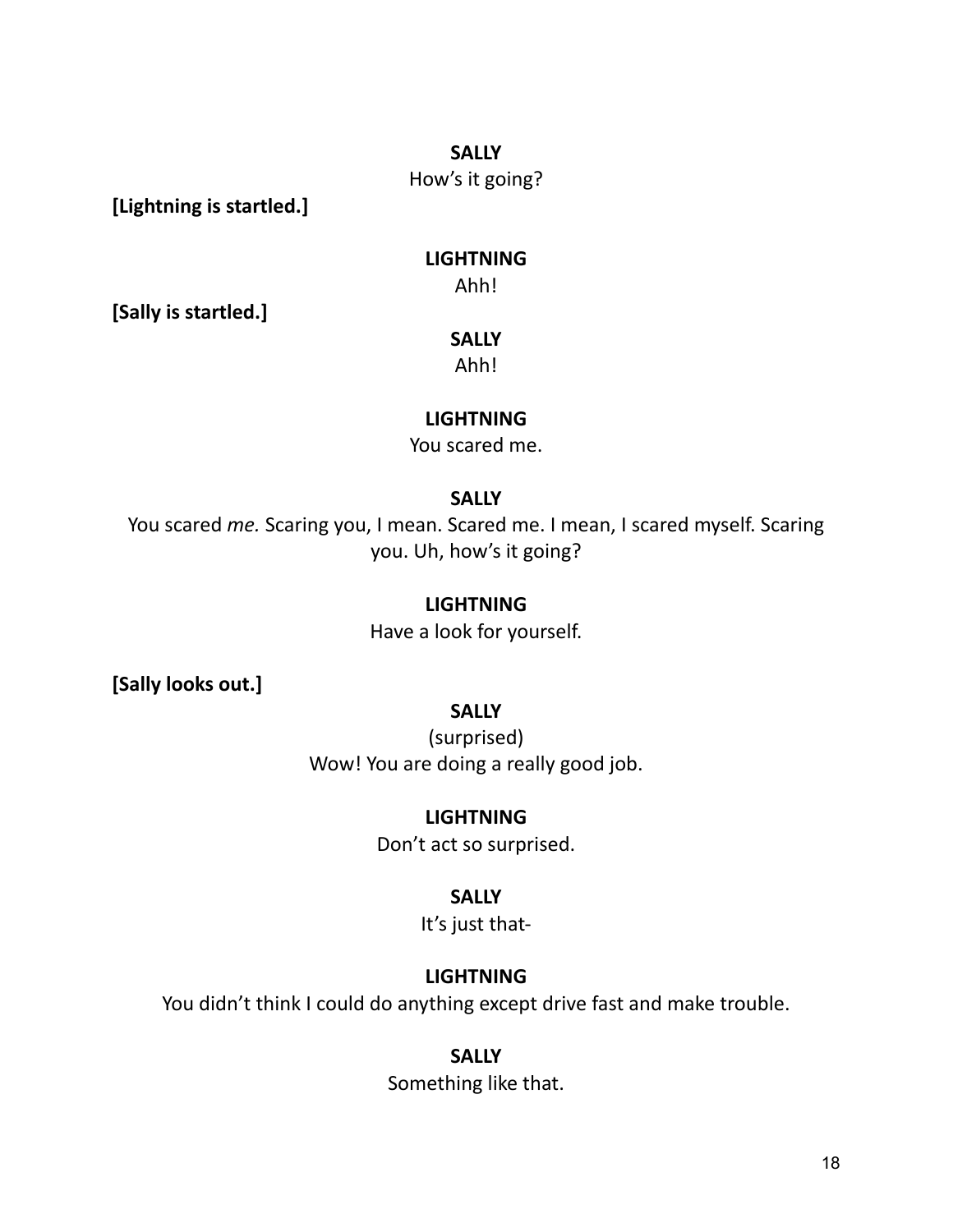#### **LIGHTNING**

I know how to work hard. I wasn't always a rich and famous racecar driver. It took work. And, perseverance. Preparation, perseverance and a positive attitude.

# **[Lightning chuckles to himself.]**

#### **SALLY**

# What's so funny?

### **LIGHTNING**

The 3P's. It's a song my Dad used to sing to me. I haven't thought about that song in a long time.

### **SALLY**

Sing it to me.

#### **LIGHTNING**

No.

# **SALLY**

# Why? Can't sing?

# **LIGHTNING**

I can sing.

# **SALLY**

Then sing it.

[Lightning and Sally sing 3P's.]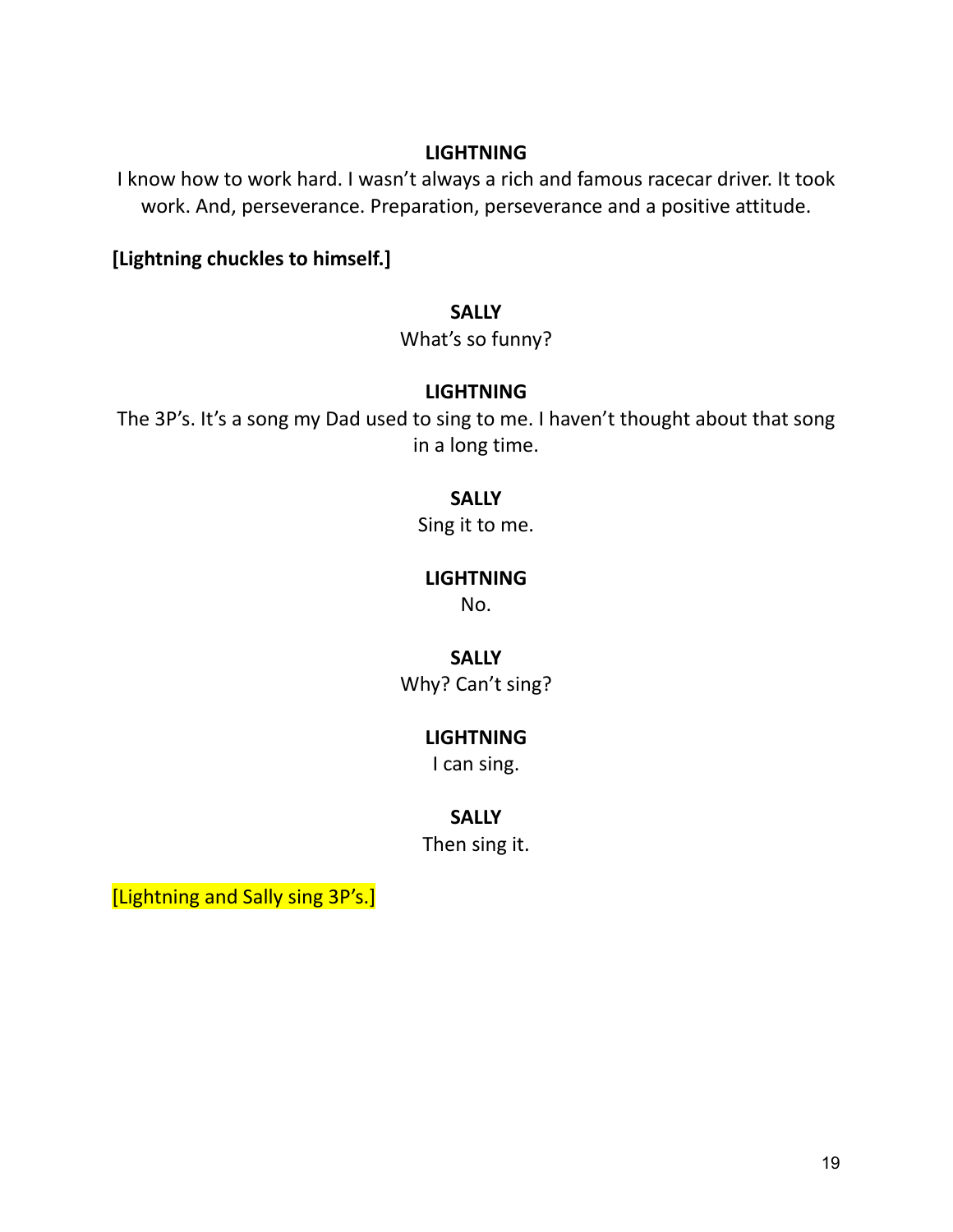### **3P's By Rick Apicella**

Preparation, Perseverance, and a Positive attitude!

Preparation, Perseverance and a Positive attitude!

Practice every day No matter what they say You have to work for what you get And if you don't make it your first time out MOVE ON! It's on to the next

Be good to yourself Get plenty of rest And, always be on time And, when your moment comes again Stand tall and smile and shine!

Preparation, Perseverance and a Positive attitude!

Preparation, Perseverance and a Positive attitude!

#### **SALLY**

I like it.

#### **LIGHTNING**

I like it, too. It helped me get to where I am.

#### **SALLY**

And, where is that?

#### **LIGHTNING**

Radiator Springs I guess.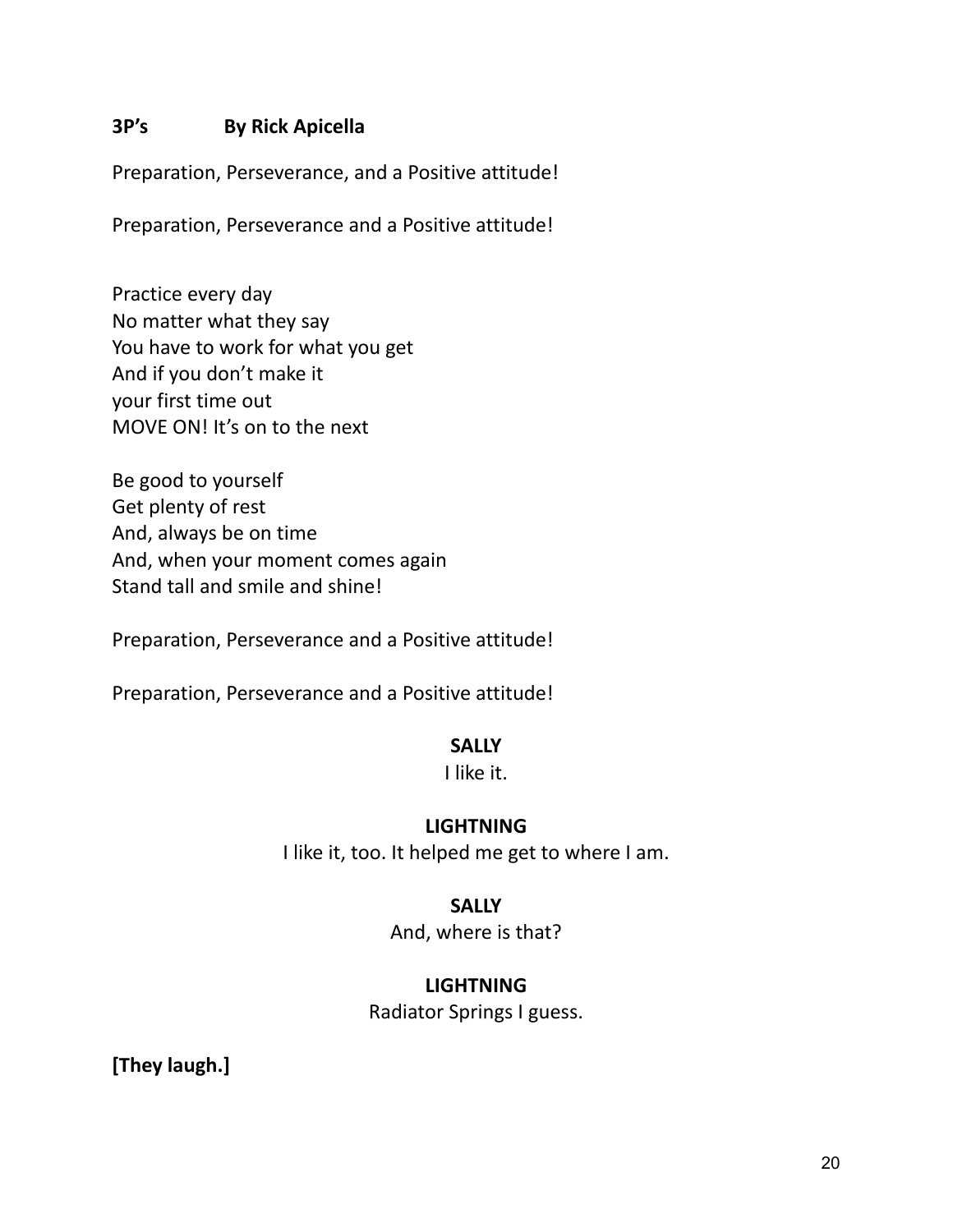### **SALLY**

Is that such a bad thing?

# **LIGHTNING**

No. It's not. What made you move to Radiator Springs?

### **SALLY**

I fell in love. **LIGHTNING** Oh. Rich lawyer?

**[Sally laughs.]**

# **SALLY**

No. I fell in love with the town. And, it needed me.

# [Sally and ALL sing *Our Town* by James Taylor] [Movement/dance sequence for entire cast.]

Long ago, but not so very long ago The world was different, oh yes it was You settled down and you built a town and made it live And you watched it grow, it was your town

Time goes by, time brings changes, you change too Nothing comes that you can't handle, so on you go You never see it coming when the world caves in on you On your town, there's nothing you can do

Main street isn't main street anymore Lights don't shine as brightly as they shone before Tell the truth, lights don't shine at all In our town

Sun comes up each morning, just like it's always done Get up, go to work, start the day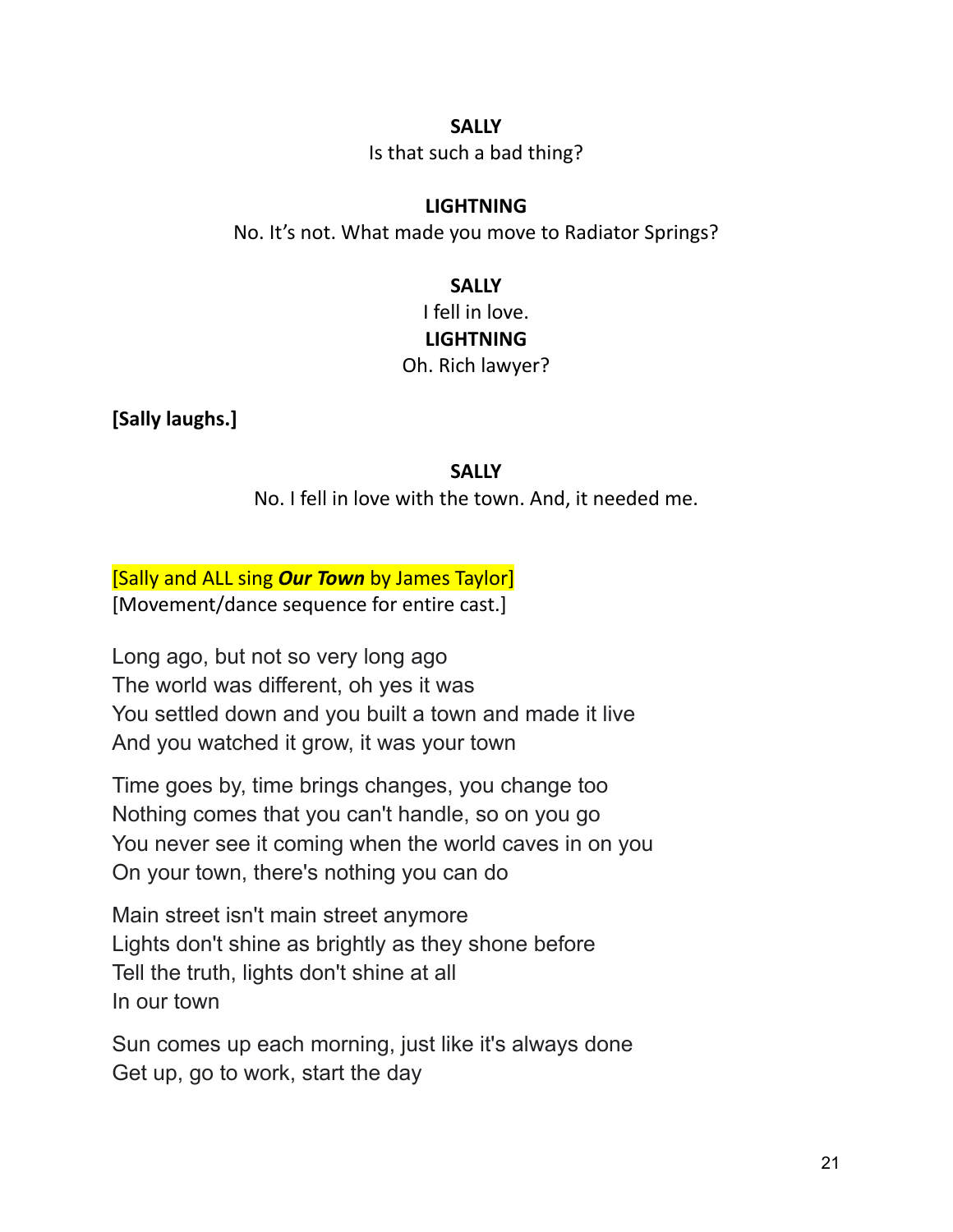You open up for business that's never gonna come As the world rolls by a million miles away

Main street isn't main street anymore No one seems to need us like they did before It's hard to find a reason left to stay But it's our town, love it anyway Come what may, it's our town

# **[Lightning exits. Everyone else remains.] SCENE 8**

# **SALLY**

Well, it's been two weeks, Doc.

# **PHYLLIS**

He did a good job with the road. He even fixed the lights in my shop!

# **SARGE**

He fixed the lamp post.

# **MATER**

He fixed the mailbox! And, we went fishing together! He's the best best friend a guy could ever have!

# **PHYLLIS**

He even painted my fence, man! Electric pink! Far out!

# **SARGE**

He even brought old glory back to me when it blew away in the storm. He's a good young man. Patriotic!

# **SALLY**

So, what do you say, Doc? Can he go to his race?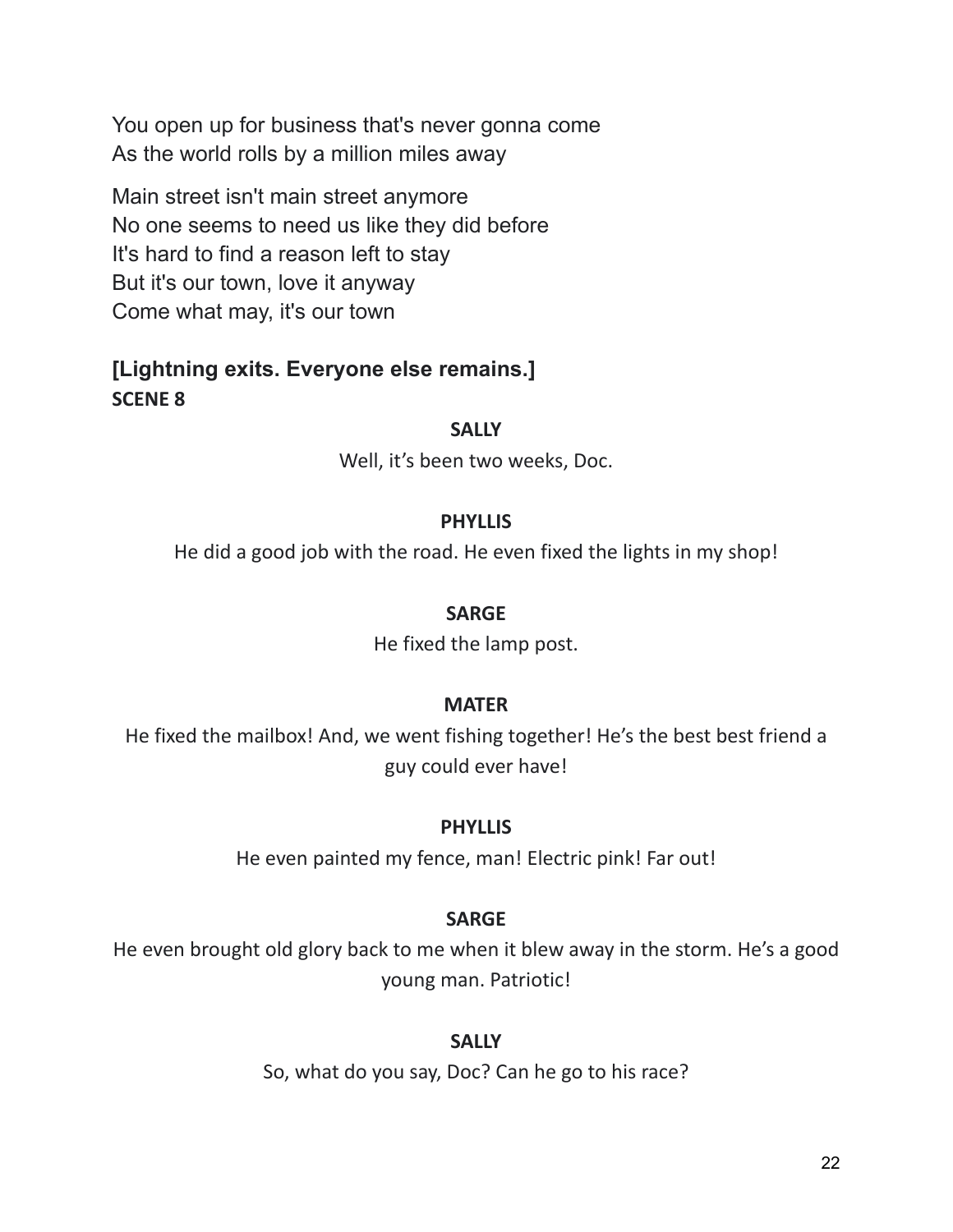#### **DOC**

Maybe.

# **ALL**

Maybe?

# **DOC**

Tell him I want to see him.

**[Everyone exits except Doc. Lightning enters.]**

# **LIGHTNING**

You wanted to see me?

# **DOC**

You've done a good job of fixing our town.

# **LIGHTNING**

Thanks.

# **DOC**

And, you are free to go to your race.

# **LIGHTNING**

Fantastic!

# **DOC**

If…you are ready.

# **LIGHTNING**

Ready?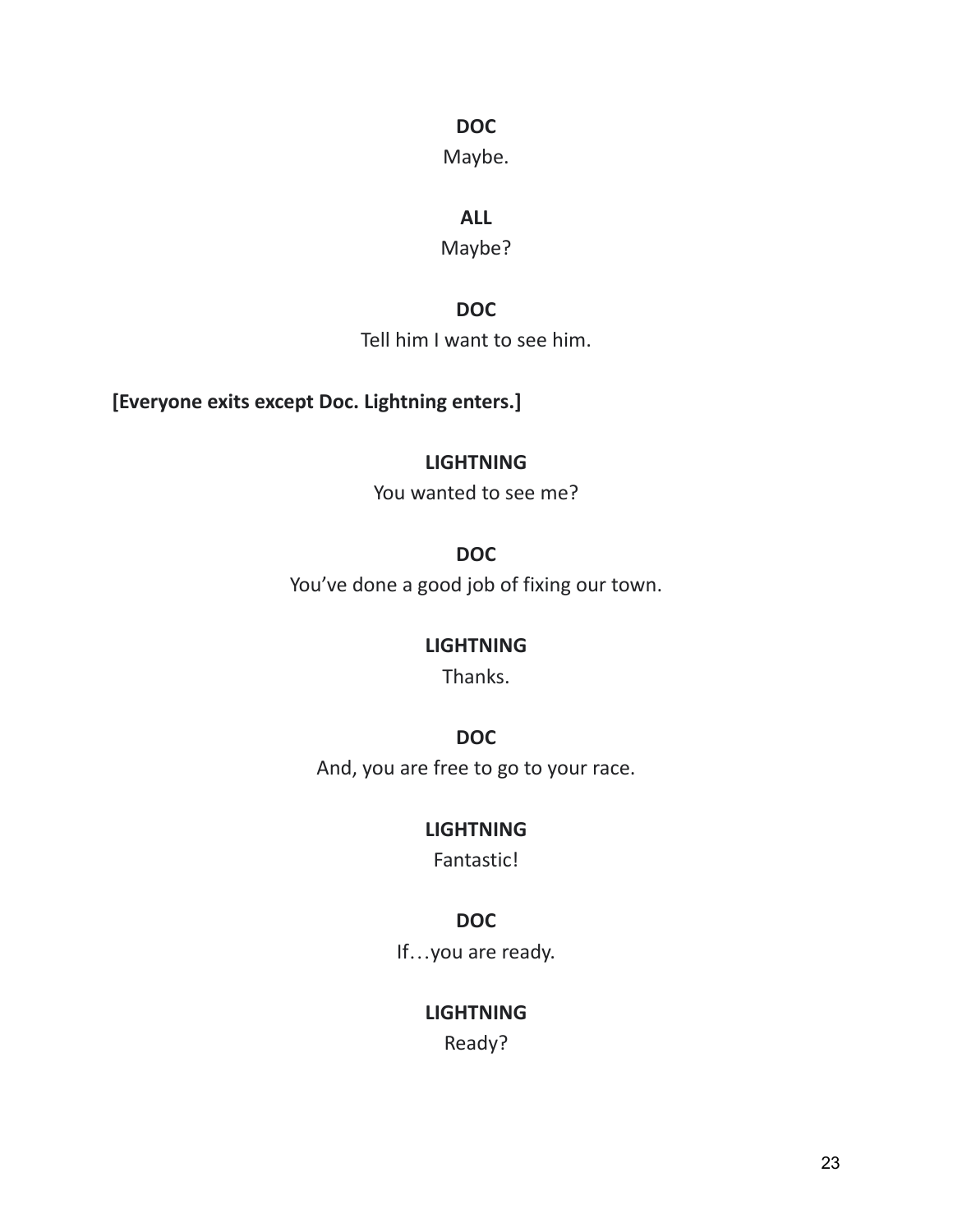### **DOC**

If you want to win the Piston Cup you need to have focus! You can't drive like a wildman like you always do! You have to have a game plan! And, you have to have a team.

#### **LIGHTNING**

What do you know about racing? You're just a doctor. And, a judge. And, from what I hear, one heck of a baker.

**[Doc holds out three medals]**

#### **DOC**

And, a champion.

#### **LIGHTNING**

Three Piston Cup medals? Oh, my gosh. You're The Fabulous Hudson Hornet!

#### **DOC**

Once upon a time, kid.

#### **LIGHTNING**

You are the greatest race car driver who ever lived! You've won more Piston Cup Championships than anyone. I don't believe this! You have to tell me your secret to becoming a champion!

#### **DOC**

There is no secret! It's very simple. You can have all the talent in the world but you will never succeed unless you learn to be part of a team.

**[Everyone enters]**

#### **DOC**

That goes for racing. That goes for a community. That goes for life. It's always better when we are together.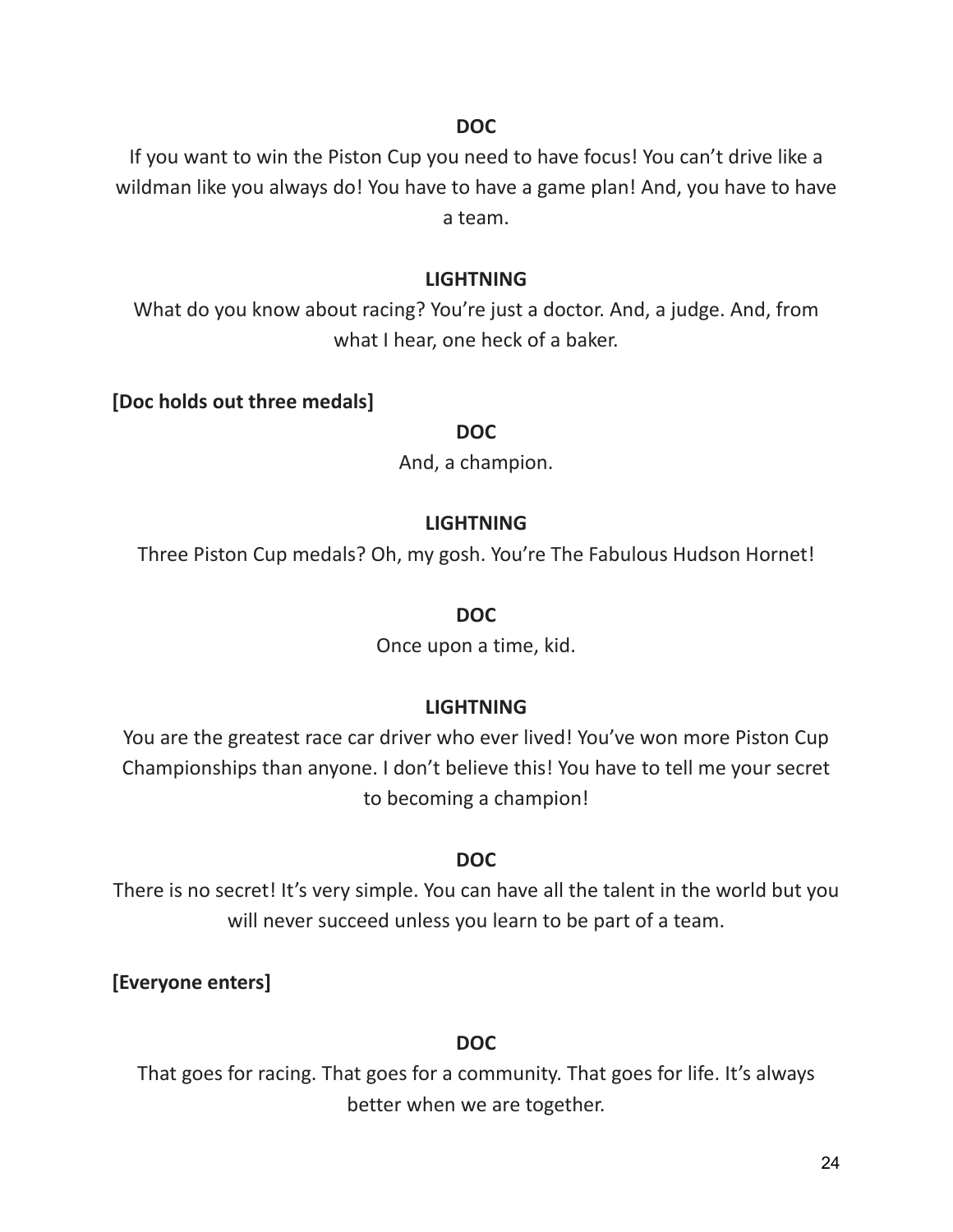# **[Doc** sings *"Lean On Me"***]**

Sometimes in our lives

We all have pain, We all have sorrow

But if we are wise, We know that there's always tomorrow

Lean on me, When you're not strong

And I'll be your friend

I'll help you carry on...

For it won't be long, Till I'm gonna need somebody to lean on

Please swallow your pride

If I have things you need to borrow

For no one can fill, Those of your needs that you won't let show

You just call on me brother when you need a hand

# **ALL**

We all need somebody to lean on

# **DOC**

I just might have a problem that you'll understand

# **ALL**

We all need somebody to lean on

# **DOC**

Lean on me, When you're not strong

And I'll be your friend, I'll help you carry on...

For it won't be long, Till I'm gonna need somebody to lean on

You just call on me brother, When you need a hand

# **ALL**

We all need somebody to lean on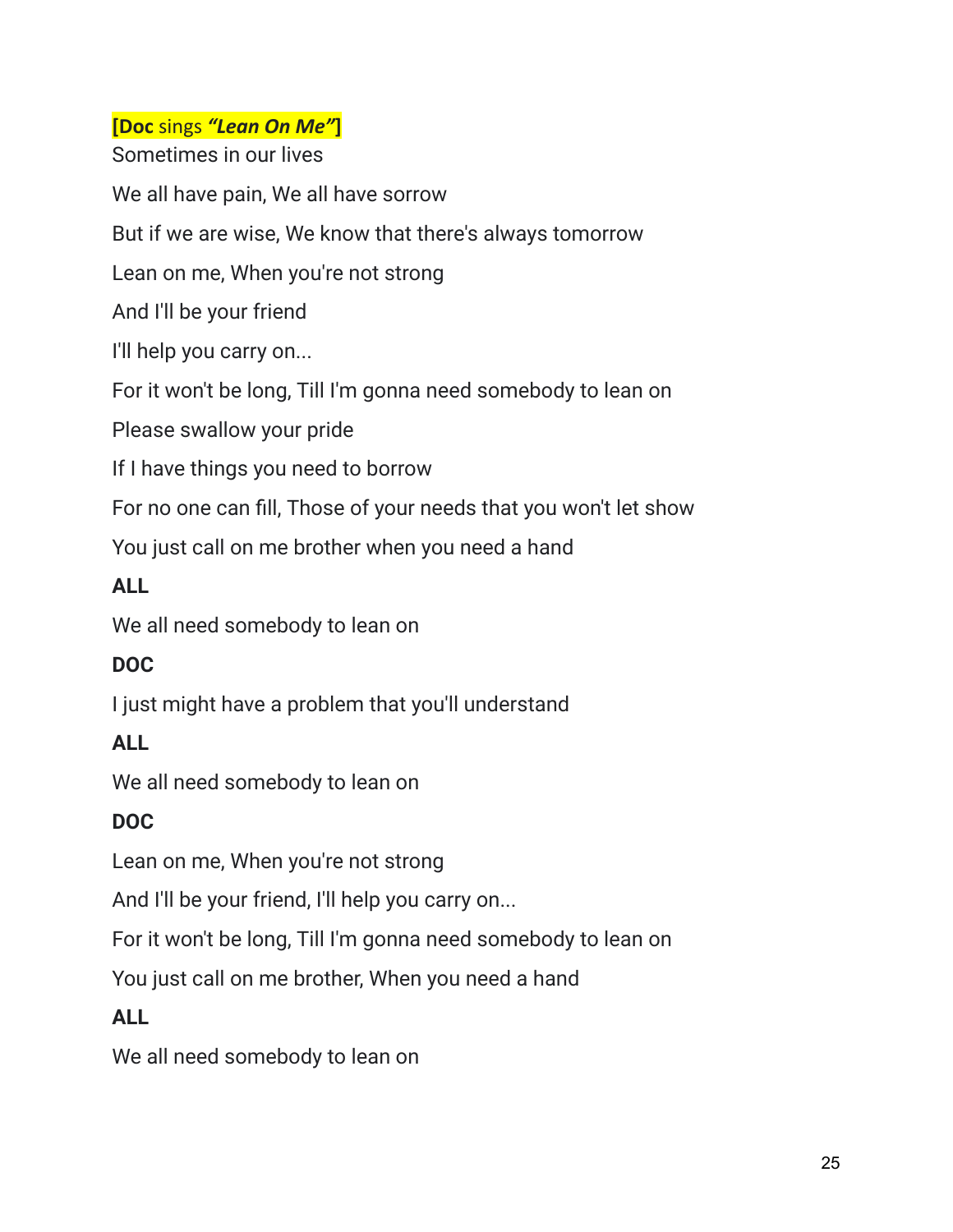# **DOC**

I just might have a problem that you'll understand

# **ALL**

We all need somebody to lean on

# **DOC**

If there is a load you have to bear

That you can't carry, I'm right up the road

I'll share your load, If you just call me

# **ALL**

Call me If you need a friend (Call me) Call me (call me) If you need a friend (Call me) If you ever need a friend (Call me) **DOC** Call me

# **SCENE 9**

# **[Big light change. Back to the racetrack]**

# **KORI**

Welcome to the 45th Piston Cup Championship race! My name is Kori Turbowitz. Let's talk racing! The big story leading up to this historic race is, "Where is Lightning McQueen?"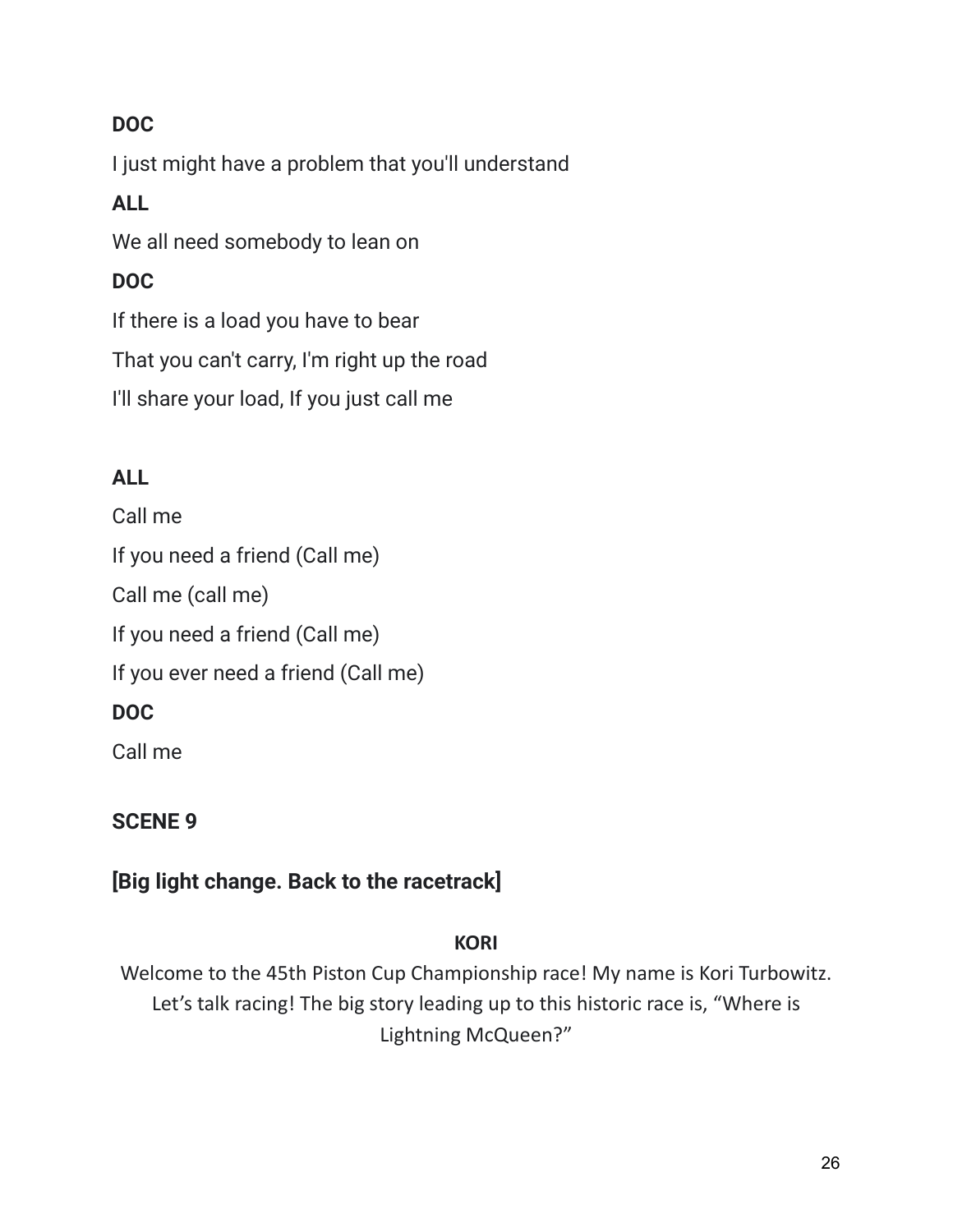#### ALL

Look! It's Lightning McQueen!

### **[Lightning enters. The fans go wild! Kori enters]**

#### **KORI**

Lightning! Where have you been?

#### **LIGHTNING**

I…

# **[Chick enters]**

# **CHICK**

Where ya been, McQueen? I've been a bit lonely. Not really! Ha! You don't look good, McQueen. Let's face it. You don't have it today. And, you know it. I'll be waiting for you at the finish line. Ha!

**[Chick exits]**

#### **KORI**

Lightning, where have you been?

#### **LIGHTNING**

Well, I kinda got sidetracked. With a lot of things. But, I'm here now.

#### **KORI**

Lightning, do you have what it takes to beat Chick Hicks today?

# **LIGHTNING**

Well, I thought I did. But, this week I learned there is more to life than just racing. There is family and community and...love.

#### **KORI**

You don't sound the same, Lightning.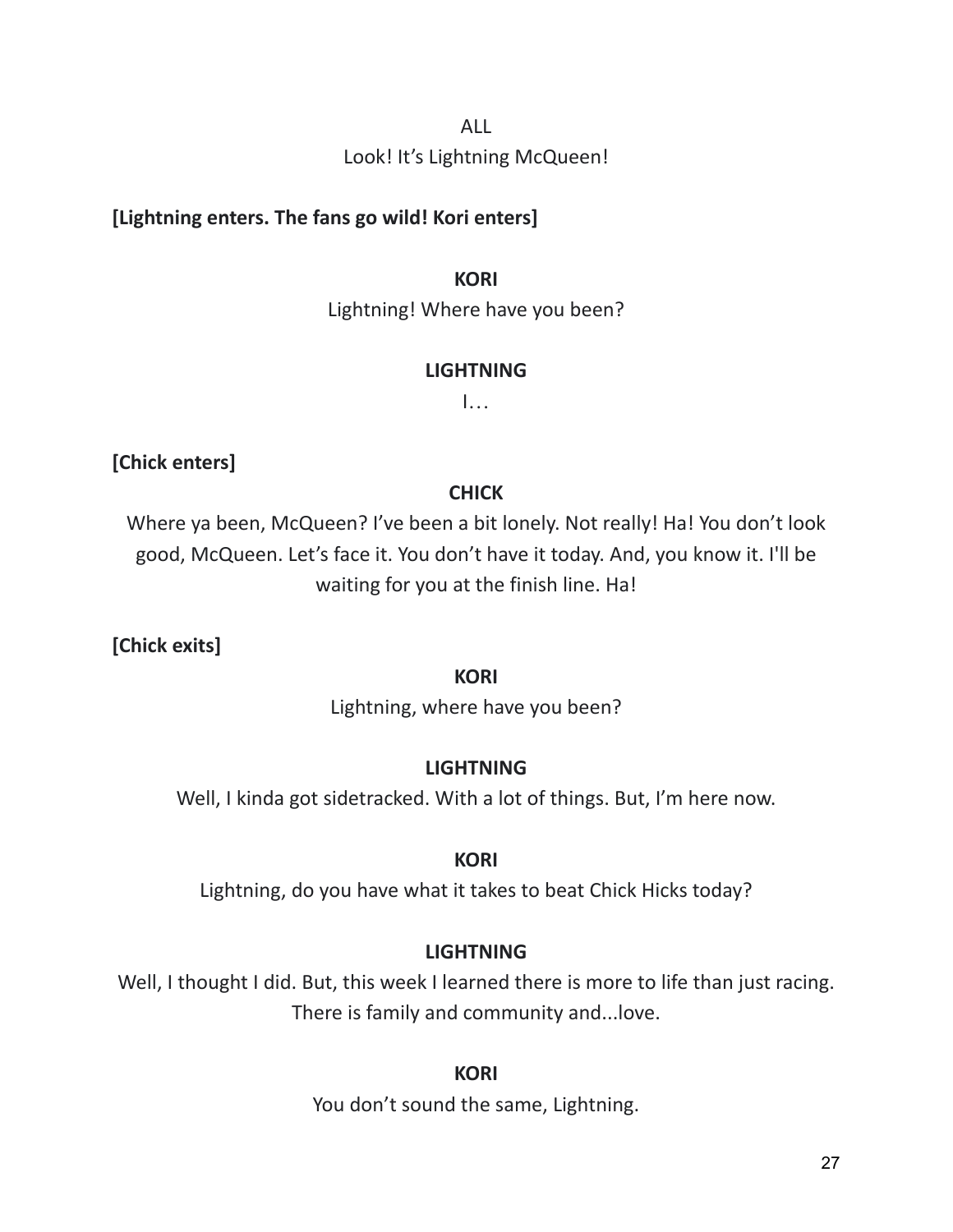### **LIGHTNING**

I don't feel the same. Maybe Chick is right. Maybe I don't have it today.

#### **KORI**

Best of luck today Lightning.

# **LIGHTNING**

Thank you.

**[Kori exits. Sally enters.]**

# **SALLY**

Hey, McQueen!

# **LIGHTNING**

Huh?

# **SALLY**

We didn't come all this way to see you quit!

**[Everyone enters]**

# **LIGHTNING**

Guys! You made it!

# **MATER**

We sure did!

# **PHYLLIS**

If you can drive as good as you can fix the road-

# **SARGE**

Then you can win this race!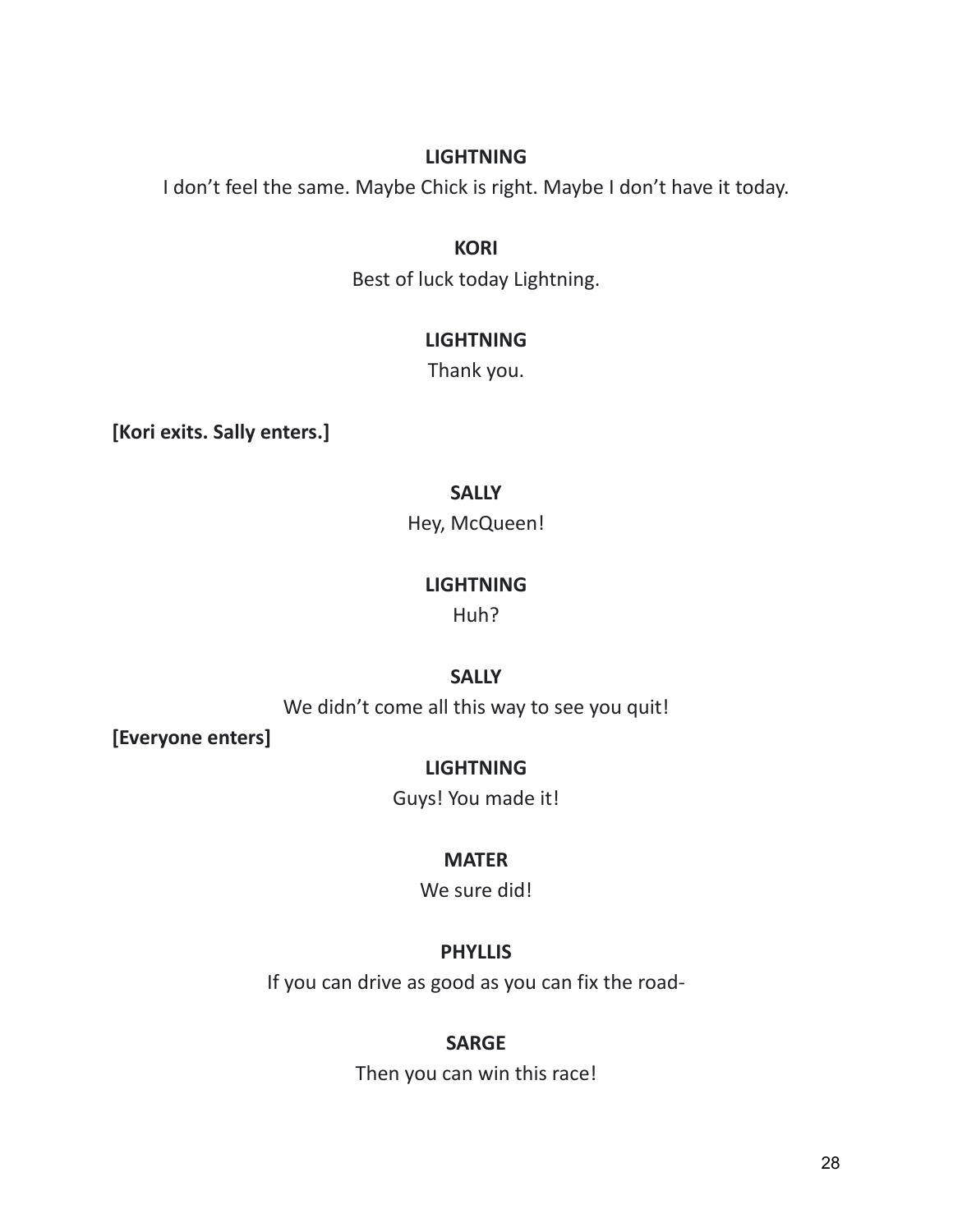#### **MATER**

Now, get out there, buddy!

### **SARGE**

You can do it!

# **PHYLLIS**

We're with ya, man!

# **DOC**

You've got more talent than Chick Hicks ever had. And, with this team, you can't lose. No matter what happens. Now, get out there!

# **LIGHTNING**

Ka-Chow!

[Cast sings *Life is a Highway* by Rascal Flatts]-dance sequence for the "Race'

Life's like a road that you travel on

Where there's one day here and the next day gone

Sometimes you bend, sometimes you stand

Sometimes you turn your back to the wind

There's a world outside every darkened door

Where blues won't haunt you anymore

Where the brave are free and lovers soar

Come ride with me to the distant shore

We won't hesitate

Break down the garden gate

There's not much time left today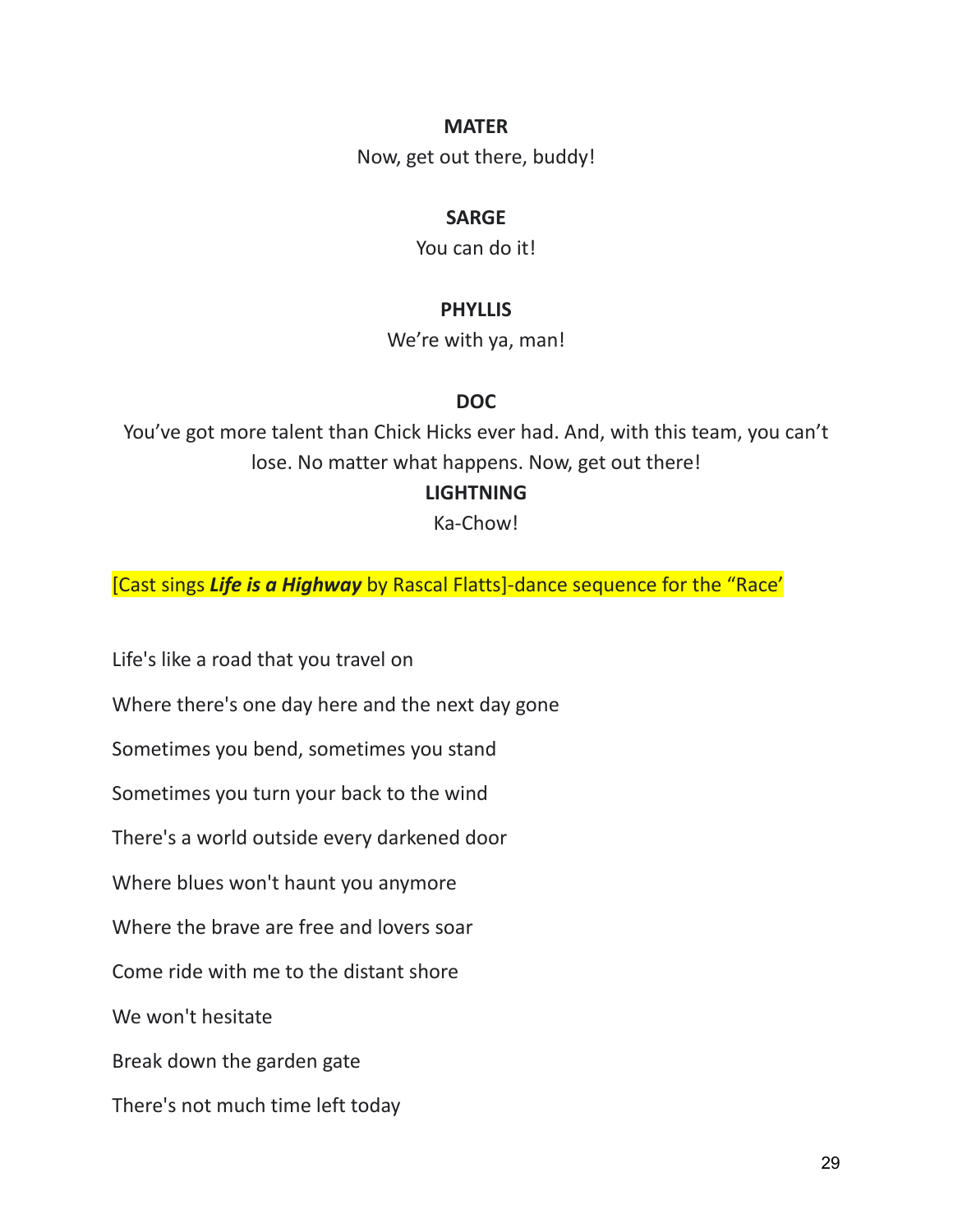Life is a highway, I want to ride it all night long If you're going my way, I want to drive it all night long Through all these cities and all these towns It's in my blood and it's all around I loved you now like I loved you then This is the road and these are the hits From Mozambique to those Memphis nights The Khyber pass to Vancouver's lights Knock me down and back up again You're in my blood, I'm not a lonely man There's no load I can't hold A road so rough, this I know I'll be there when the light comes in Just tell 'em we're survivors Life is a highway, I want to ride it all night long If you're going my way, I want to drive it all night long Life is a highway, I want to ride it all night long If You're going my way, I want to drive it all night long There was a distance between you and I A misunderstanding once, but now We look it in the eye Oh! There ain't no load that I can't hold